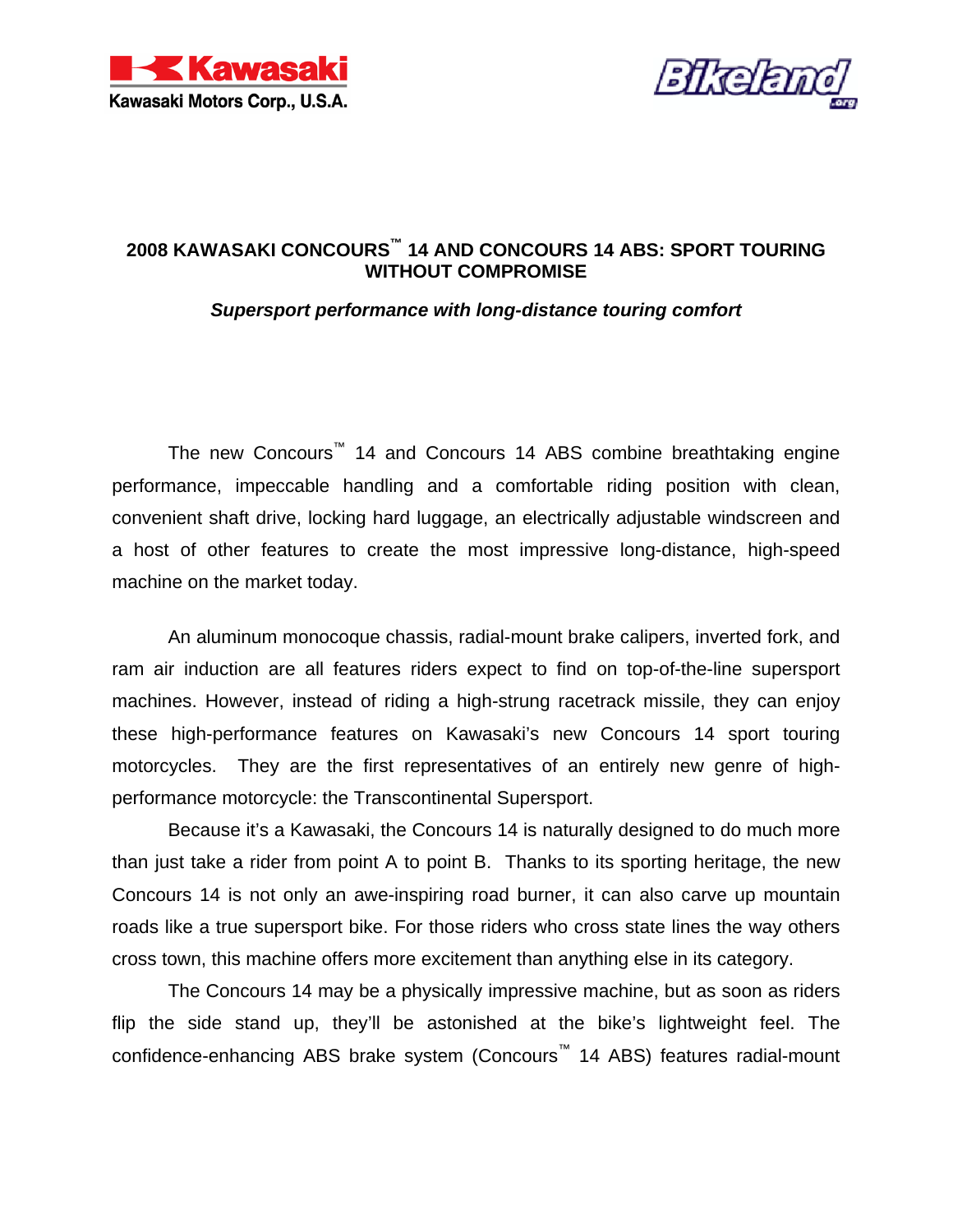

front calipers operated by a radial-pump master cylinder, for the superb control and powerful, reliable braking performance that continent-crossing sport riders expect. Belying its tourer-like appearance, the Concours 14's phenomenally responsive handling characteristics make the other bikes in its category seem like transports by comparison. This provides the Concours 14 rider with a feeling of complete control for spirited, confident journeys.

In addition to an incredible level of sporting performance, the new Concours 14 has the functional touches of a Grand Touring machine. Features include KI-PASS (Kawasaki's Intelligent Proximity Activation Start System), the first "smart" key ignition system in its class, and an accessory power outlet located near the cockpit for powering portable electronics, grip heaters and other accessories. There's also an electrically adjustable windscreen, shaft drive and detachable, locking side cases, so the Concours 14 is always ready for a high-speed ride to the local hangout or that favorite spot... fifteen hundred miles away.

The Concours 14 is much more than a sportbike with tacked-on touring features; it's an integrated high-speed touring system. Wind protection for rider and passenger is based on a supersport-style design philosophy, aerodynamically curving wind around the riders to reduce buffeting that occurs when wind curls around screens that simply "block" the wind. Additionally, maintenance chores on long-distance trips are minimized thanks to quiet and reliable shaft drive. Featuring a special four-link design, the Tetra-Lever shaft drive system significantly reduces driveline lash during sport riding and helps ensure smooth acceleration when exploiting the engine's incredible power output. In fact, power delivery to the rear wheel is so smooth and so direct that it gives the same natural ride quality as a chain.

The Concours 14's touring prowess doesn't stop there. The included hard luggage features a slim, integrated design which mounts the cases closer to the machine's centerline for excellent mass centralization. Sensors in the front and rear wheels monitor tire pressure and display this information on the instrument panel, giving riders peace of mind during two-up high-speed riding or when carving up a mountain road.

With all the equipment needed for safe and exciting long-distance riding mated to a decidedly supersport core, the new Concours 14 amplifies all the best riding features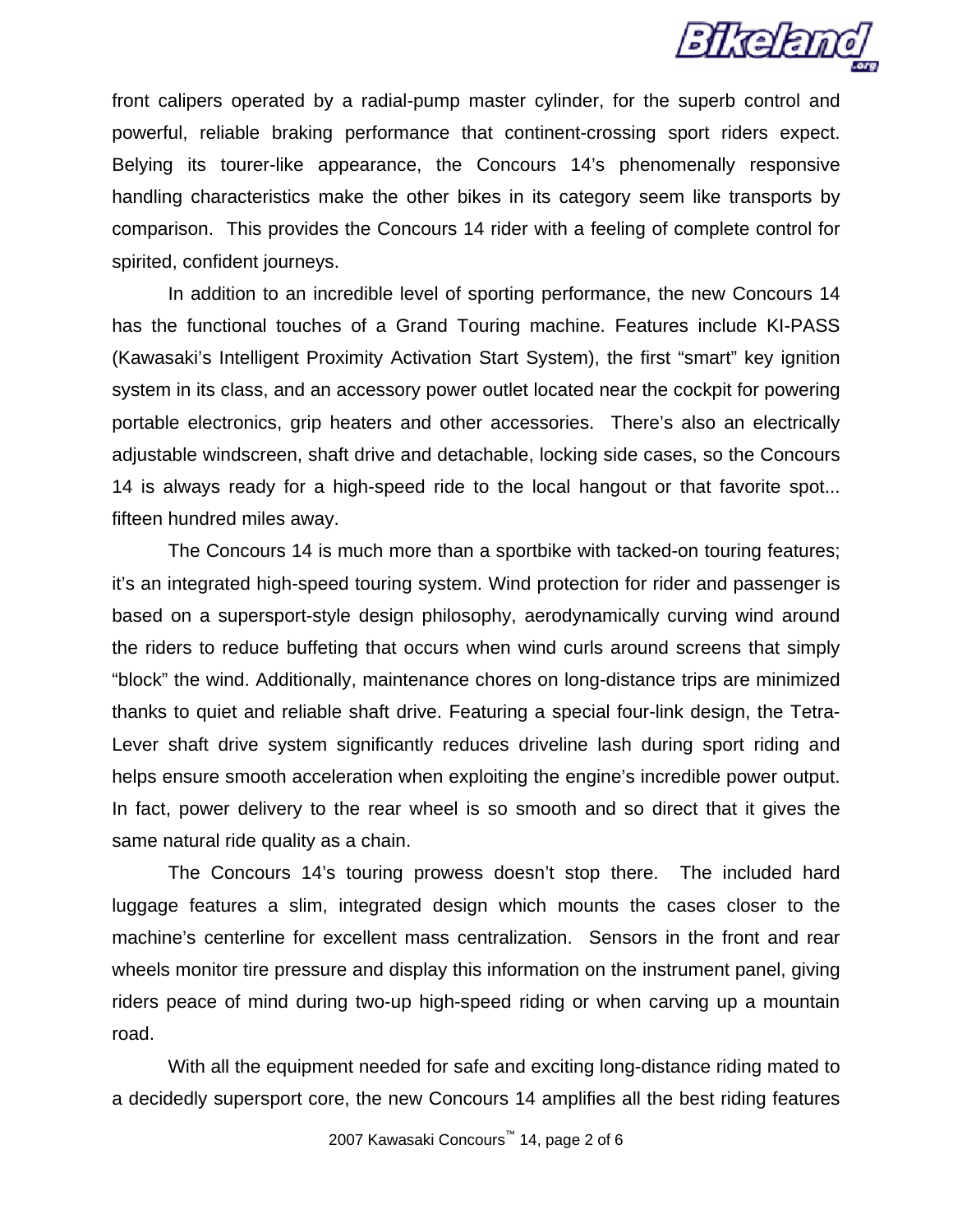

that motorcycling has to offer. Motorcyclists carry a driver's license, but Concours 14 riders should bring their passports, too.

Kawasaki Motors Corp., U.S.A. (KMC) markets and distributes Kawasaki motorcycles, ATVs, personal watercraft and utility vehicles through a network of more than 1,500 independent retailers, with an additional 7,700 retailers specializing in power products and general purpose engines. KMC and its affiliates employ nearly 2,400 people in the United States, with 400 of them located at the Irvine, California headquarters.

Kawasaki's tagline, "Let the good times roll.  $\mathbb{N}$ ", is recognized worldwide and the brand has become synonymous with powerful, stylish motorcycles for over four decades. Information about Kawasaki's complete line of recreational products and Kawasaki affiliates can be found on the Internet at [www.kawasaki.com](http://64.79.171.206/exchange/j.ewert/Inbox/Supercross%20GP_xF8FF_Buckmaster%20Release.EML/1_multipart_xF8FF_3_Kawasaki-Buckmaster2.doc/C58EA28C-18C0-4a97-9AF2-036E93DDAFB3/www.kawasaki.com).

 $#$   $#$   $#$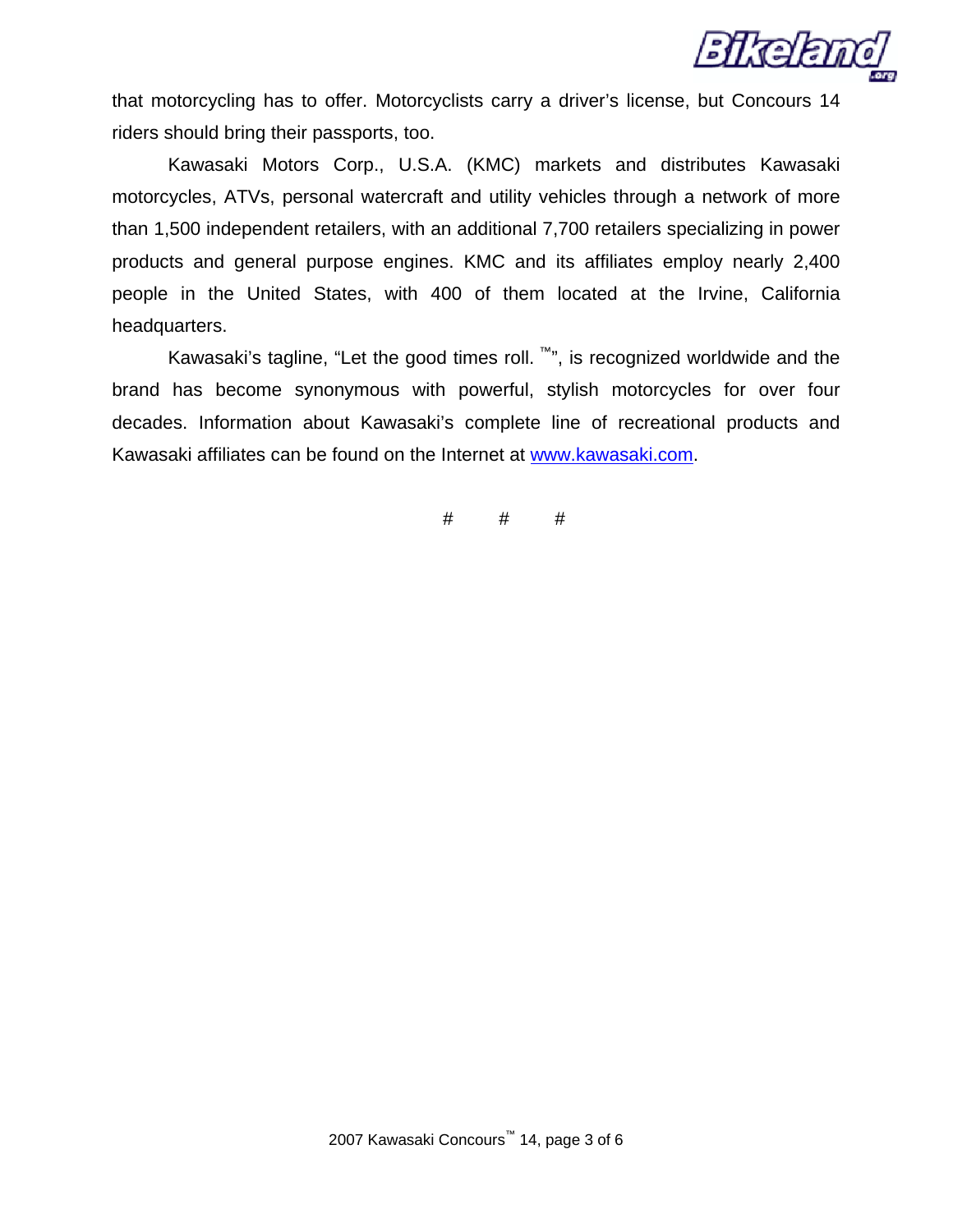

### **2008 Kawasaki Concours™ 14**

### **Features and Benefits**

### **Key Features:**

- − Most powerful production sport tourer
- − Next generation monocoque aluminum frame
- − Comfortable long distance riding position
- − Low-maintenance shaft drive

### **1,352cc Four-Cylinder, DOHC Engine with Variable Valve Timing (VVT)**

- − Tuned to provide smooth power across a wide rev range
- − Variable valve timing improves the engine's flexibility and efficiency by altering the camshaft profiles to suit different rpm ranges
- − Carefully planned engine design keeps it compact and narrow
- − Chrome composite plated aluminum cylinder bores are lightweight, durable, and quickly carry heat away from the combustion chamber and piston for supreme durability under high loads

### **Gear-Driven Dual Engine Balancers**

− Already in perfect primary balance, dual secondary balancers virtually eliminate unwanted vibrations for extremely smooth engine operation and enhanced rider comfort

### **Ram Air Induction**

- − Ram Air ducts produce a straighter path to the airbox for maximum intake efficiency
- − This system takes cooler, high-pressure air, guides it through the air filter and into the engine for maximum power output

### **Digital Fuel Injection**

- − Throttle bodies are fitted with sub-throttle valves that are controlled by the ECU to provide smooth, precise response similar to constant velocity carburetors
- − 32-bit electronic control unit works with dual throttle valve system to further enhance throttle response and control
- − A digital computer feeds the engine exactly the amount of fuel it needs for cleaner emissions and maximum fuel economy

### **Digital Ignition**

- − Digital Timing Advance enhances low-and mid-range power
- − Four individual spark plug-mounted ignition coils fire each spark plug independently to achieve the optimum timing for that cylinder at that instant
- − ECU includes an idle speed control system for easier starting and warm-up

### **Radial Pump Clutch Master Cylinder**

− Hydraulic clutch features a radial-pump clutch master cylinder for smooth and precise clutch engagement

### **Monocoque Aluminum Frame**

- − The frame is a hollow aluminum box that arches over the engine from the steering head to the swing arm pivot; it is narrow, strong, rigid and very light
- − Engine is rigidly mounted to increase the monocoque's torsional rigidity. Plus using the engine as a stressed frame member decreases the frame's weight by approximately four pounds
- − Engine positioned forward in the frame, wheelbase and front/rear weight balance were carefully designed to achieve high-speed stability and responsive handling
- − Massive steering head casting contributes to frame rigidity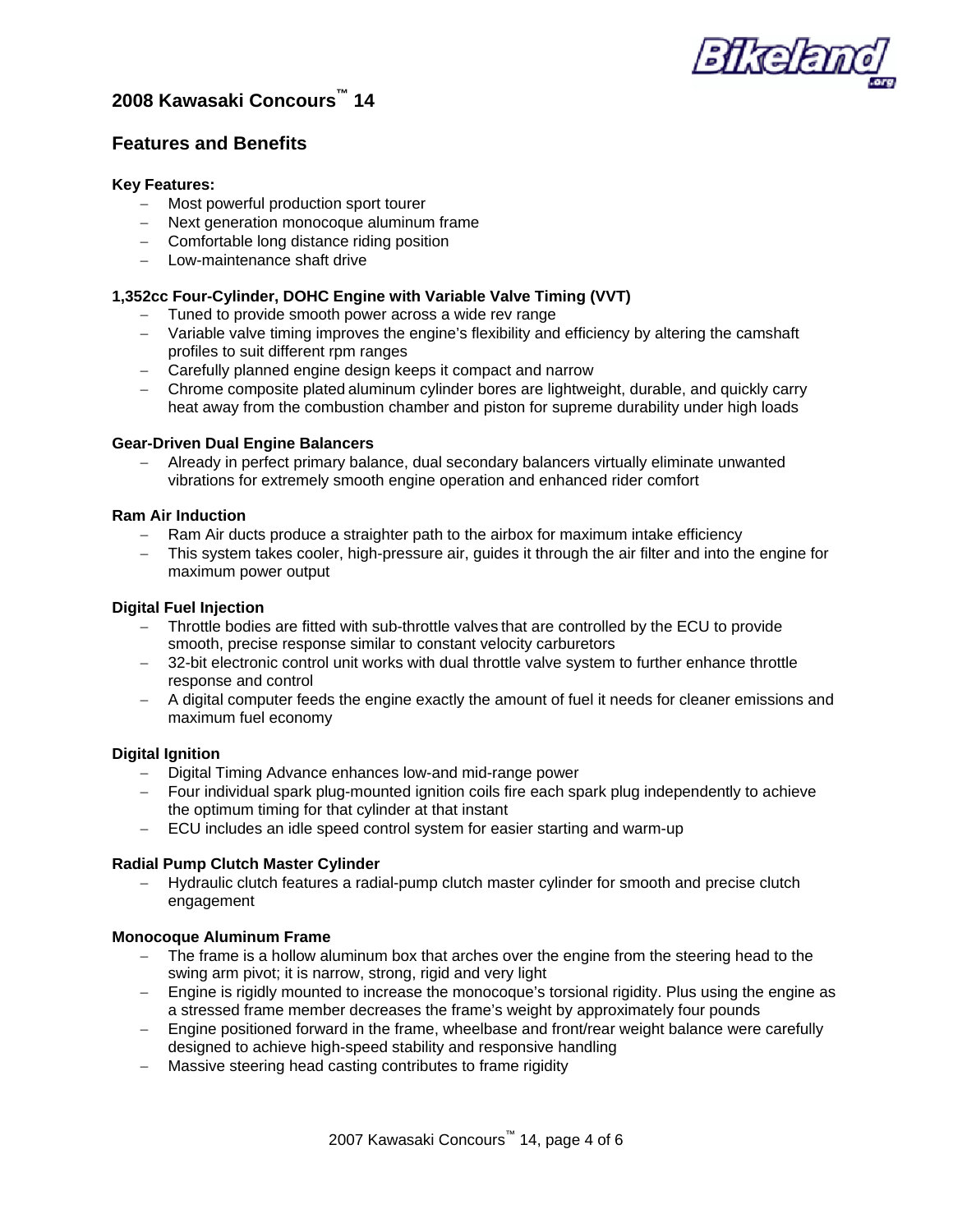*SIKERT* 

### **Radial-mount Petal-type Front Disc Brakes**

- − Radial mounted four-piston front brake calipers. Instead of mounting the calipers with threaded tabs cast near the top of the caliper, the radial design utilizes integrated mounting points at both the top and bottom of the caliper, with the mounting bolts inserted through the rear of the caliper instead of the side/front. This makes the caliper more rigid, which improves brake feel over a wider range of operation
- − A separate brake pad is used for each piston. One large pad can deform with the heat generated by hard braking, resulting in a loss of brake feel at the lever. Individual pads provide increased cooling efficiency and can absorb more heat without deforming so they maintain consistent brake feel under extreme conditions
- − Petal design front and rear brake rotors provide enhanced cooling and better warp resistance
- − Radial-pump front brake master cylinder improves brake performance and lever feel

### **Tetra-Lever Shaft Drive**

- − Unique four-link design significantly reduces driveline lash during sport riding and provides smooth acceleration when exploiting the engine's incredible power output
- − Virtually maintenance free, the Tetra Lever system dramatically reduces routine maintenance requirements

### **Antilock Brake System (Concours™ 14 ABS)**

− ABS brakes boost safety and rider confidence in low-traction conditions and may enhance evasive maneuvering in an emergency

#### **Bodywork Optimized for Sport Touring**

- − Fairing design promotes smooth airflow around the rider and passenger with minimal buffeting
- − Integrated, locking hard luggage offers plenty of storage, without disrupting the Concours 14's style or performance
- − Electrically adjustable vented windscreen
- − Large, comfortable seat offers long-distance comfort for both rider and passenger
- − Glove box mounted on the fuel tank cover

#### **Full Instrumentation**

- − Easy to read speedometer and tachometer
- − Multi-function LCD digital display includes an odometer, two trip meters, fuel gauge, gear position indicator and a clock
- − A CAN (Controller Area Network) interface between the gauges uses fewer wires while allowing a greater volume of information, such as estimated fuel mileage, to be exchanged
- − Kawasaki Smart key system (KI-PASS)
- − Tire pressure sensors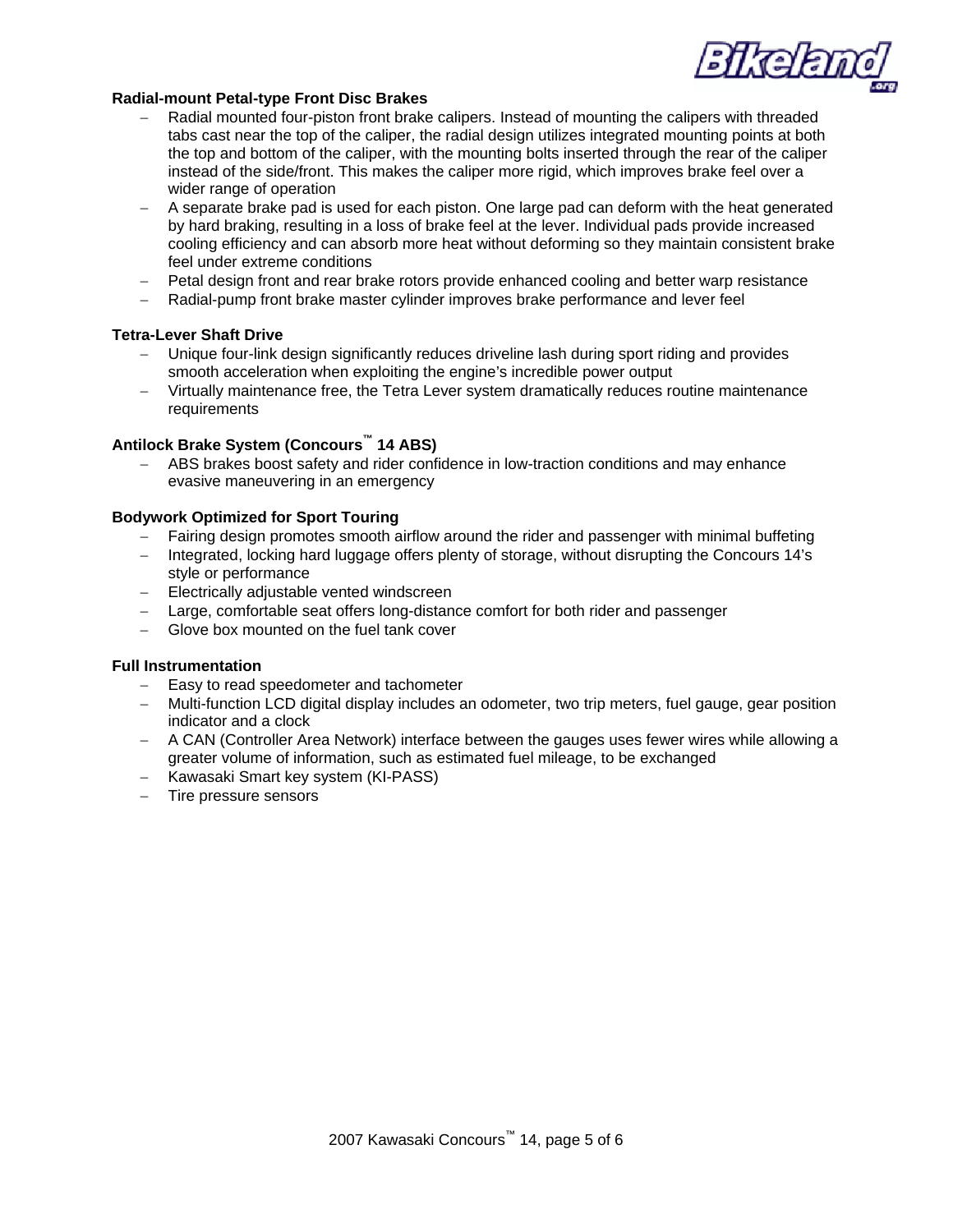

# **2008 Kawasaki Concours™ 14 Specifications\***

| Engine:                                          | Four-stroke, liquid-cooled, DOHC, four valve |
|--------------------------------------------------|----------------------------------------------|
|                                                  | per cylinder, inline-four with VVT           |
| Displacement:                                    | 1,352cc                                      |
| Bore x stroke:                                   | 84.0 x 61.0mm                                |
| Maximum torque:                                  | <b>TBD</b>                                   |
| Compression ratio:                               | <b>TBD</b>                                   |
| Fuel Injection:                                  | DFI                                          |
| Ignition:                                        | <b>TCBI with Digital Advance</b>             |
| Transmission:                                    | Six speed                                    |
| Final drive:                                     | Tetra-Lever shaft drive                      |
| Rake / trail:                                    | <b>TBD</b>                                   |
| Front Tire:                                      | <b>TBD</b>                                   |
| <b>Rear Tire:</b>                                | <b>TBD</b>                                   |
| Front suspension / wheel travel:                 | Inverted, telescopic fork / TBD              |
| Rear suspension / wheel travel:                  | Tetra-Lever / TBD                            |
| Brakes, front:                                   | Dual floating petal discs with four-piston   |
|                                                  | calipers                                     |
| Brakes, rear:                                    | Single petal disc                            |
| Fuel capacity:                                   | <b>TBD</b>                                   |
| Seat height:                                     | <b>TBD</b>                                   |
| Wheelbase:                                       | <b>TBD</b>                                   |
| Overall length:                                  | <b>TBD</b>                                   |
| Overall height:                                  | <b>TBD</b>                                   |
| Overall width:                                   | <b>TBD</b>                                   |
| Dry weight:                                      | <b>TBD</b>                                   |
| Color:                                           | Concours 14 ABS: Neutron Silver              |
|                                                  | <b>Metallic Diablo Black</b>                 |
|                                                  | Concours 14: Neutron Silver                  |
| MSRP Concours <sup>™</sup> 14 ABS / Concours 14: | TBD / TBD                                    |
| Warranty:                                        | 12 Months                                    |
| Wholesale distributor:                           | Kawasaki Motors Corp., U.S.A.                |
|                                                  |                                              |
|                                                  |                                              |
|                                                  |                                              |
|                                                  |                                              |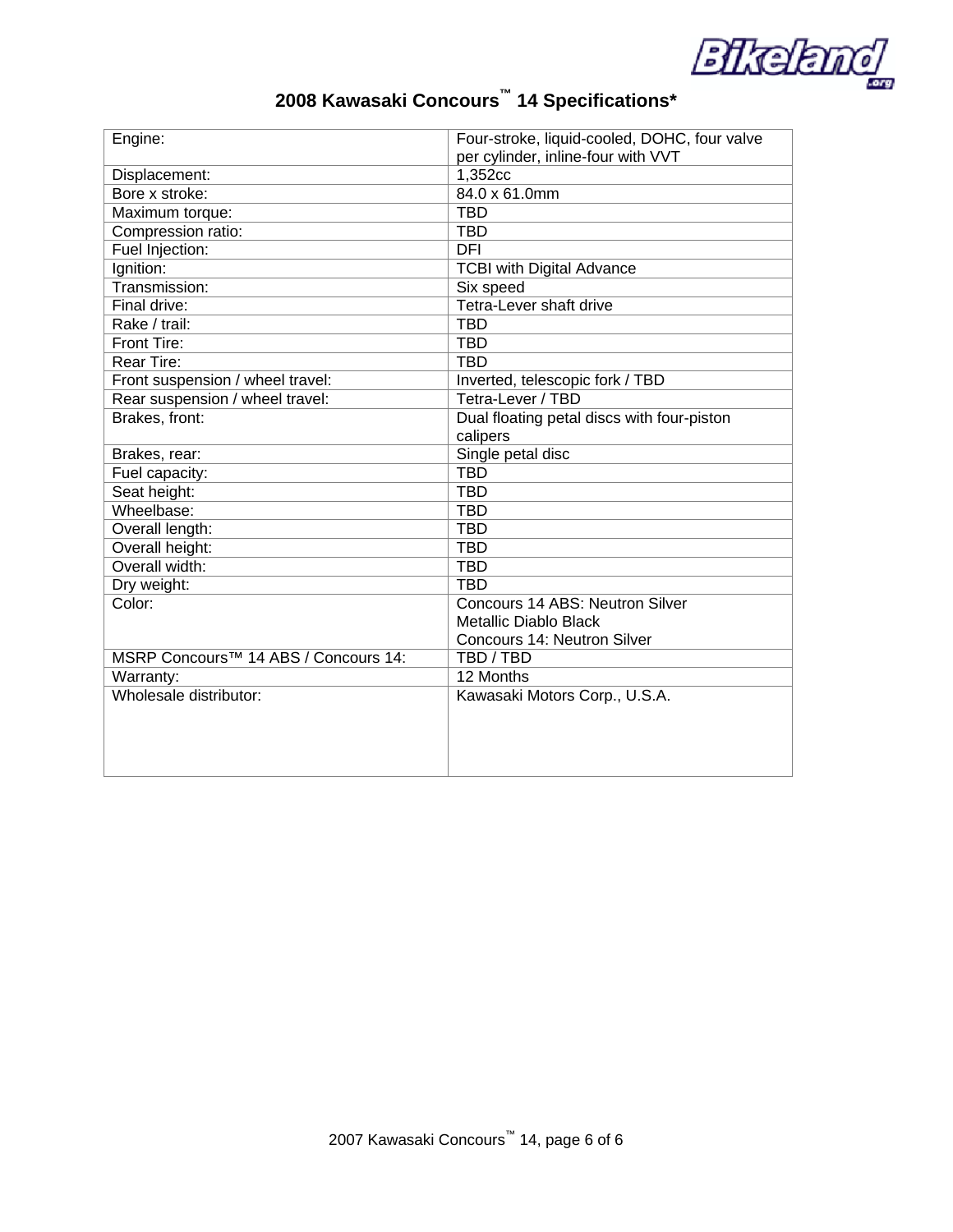



# **KAWASAKI'S 2007 NINJA® ZX™-6R DELIVERS 600-CLASS POWER WITH HANDLING INSPIRED BY 125 GP MACHINES**

### *Quicker and more exciting than any middleweight Ninja sportbike in history*

Designed to place its rider on the top step of the podium, the new Ninia<sup>®</sup>  $ZX^M$ -6R sportbike elevates 600-class power and handling to the next level. Considering the stellar capabilities of last year's ZX-6R, Kawasaki's designers knew it would take a special combination of middleweight power and nimble handling characteristics if they were to make the next leap in middleweight performance. To hone the incredible new machine into an exciting racetrack weapon, Kawasaki appointed a former 125cc Grand Prix racer as the ZX-6R's chief development rider. The result is an all-new 600 capable of cornering speeds previously unknown to the middleweight class while retaining the wide spread of power that is pure Ninja.

To be quickest around the racetrack a motorcycle requires a wide powerband and plenty of over-rev. The ZX-6R's all-new engine was redesigned from the crankcase up for the first time in ten years, leading to an ultra-high-rpm powerplant that produces more mid-range torque than any of its predecessors. The result is a fat powerband with a linear torque curve for hard-hitting acceleration across the entire rev range. The Ninja ZX-6R's impressive over-rev capability mimics a true race bike, allowing riders to stay on the gas where lower-revving machines are forced to shift.

The Ninja ZX-6R's all-new engine was also specially designed to reduce internal friction. That's because low-friction engines tend to be more responsive, making it easier for the rider to modify cornering lines with minor throttle adjustments. The new engine components were also made stronger, stiffer and more compact, resulting in an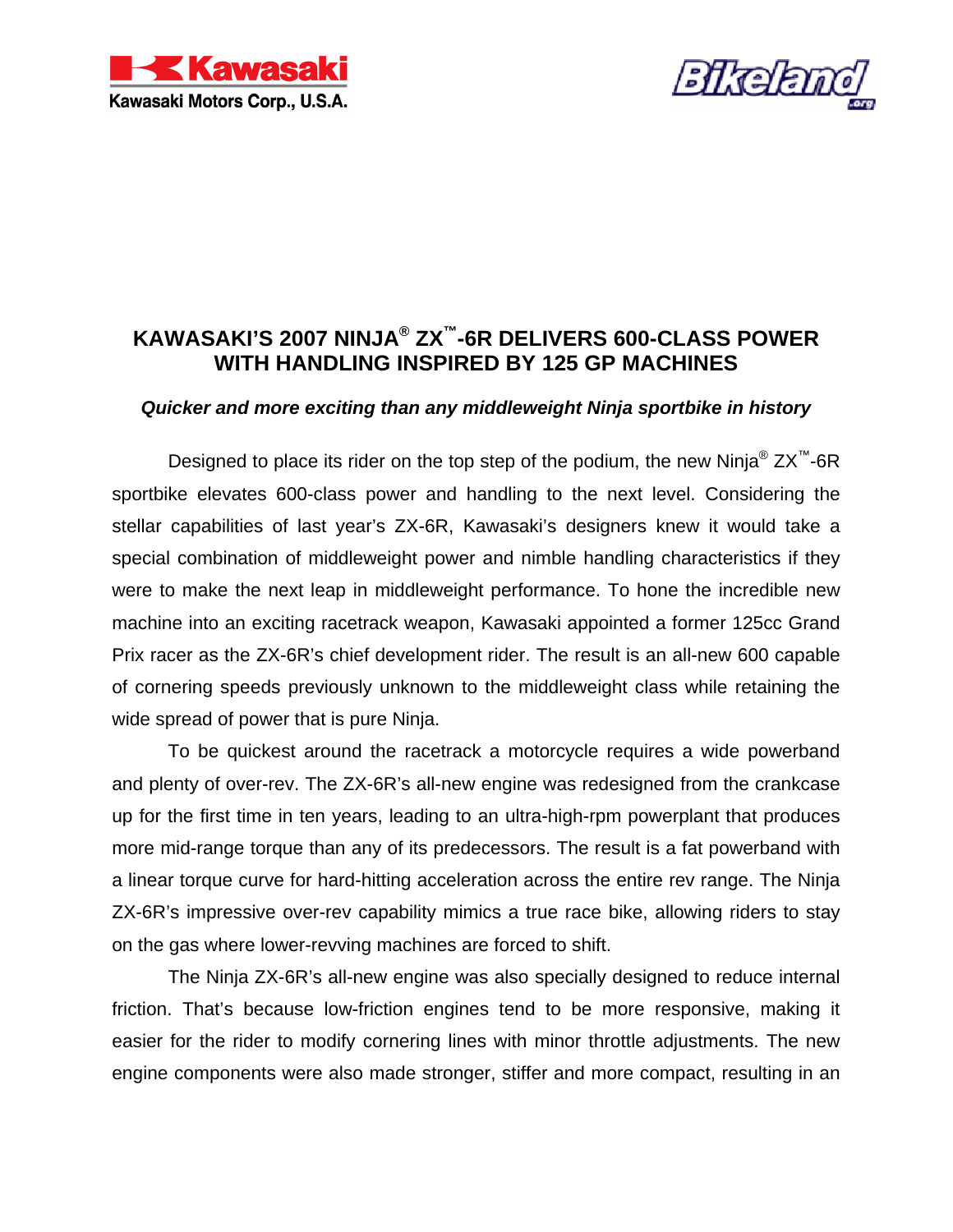

engine which is about 40mm smaller in both width and length than its predecessors. This compact engine allowed the chassis designers to create a slim and compact chassis. Other racing technology includes a close-ratio cassette transmission that makes it easy to keep the Ninja ZX-6R screaming at its horsepower peak and a slipper clutch which allows quicker downshifts without upsetting the rest of the chassis.

In designing the Ninja ZX-6R's chassis, the development team concentrated on creating a motorcycle that would make fast entry and mid-corner speeds feel easy. A compact, lightweight design allows it to maintain more cornering speed throughout the turn while entry speeds are enhanced by the slipper clutch and powerful radial-mounted front brake calipers. Complementing this track-biased package are fully-adjustable front and rear suspension units. The entire package of frame, suspension, engine and bodywork was designed to enhance the ZX-6R's fun-to-ride factor by offering a more exciting ride. The results are faster cornering speeds, quicker lap times and even more worried looks on the competition's faces.

The frame and swingarm were developed with an optimized balance of rigidity, so the Ninja ZX-6R responds instantly and precisely to the rider's every command. Mass centralization, engine mount locations and a variety of other factors were optimized to help ensure instant turn-in characteristics. Once in the turn, the Ninja ZX-6R holds a line with precision and tracks through the apex as if it were on rails.

All these features mean chassis feedback is very precise, with the ZX-6R communicating every move directly to the rider. The machine responds more precisely and predictably to control inputs and shifts in body weight. The result is a motorcycle that makes the rider feel like a part of the machine.

The new Ninja ZX-6R offers the power of a high-performance 600 Supersport racer mated with the nimble handling characteristics of a small-displacement GP machine. Let the competition compromise performance for rider-friendliness; the new ZX-6R was designed to take home trophies and set the quickest lap times, while being more exciting to ride than anything else in the middleweight sportbike category. The Ninja ZX-6R is a pure expression of Kawasaki's racing philosophy.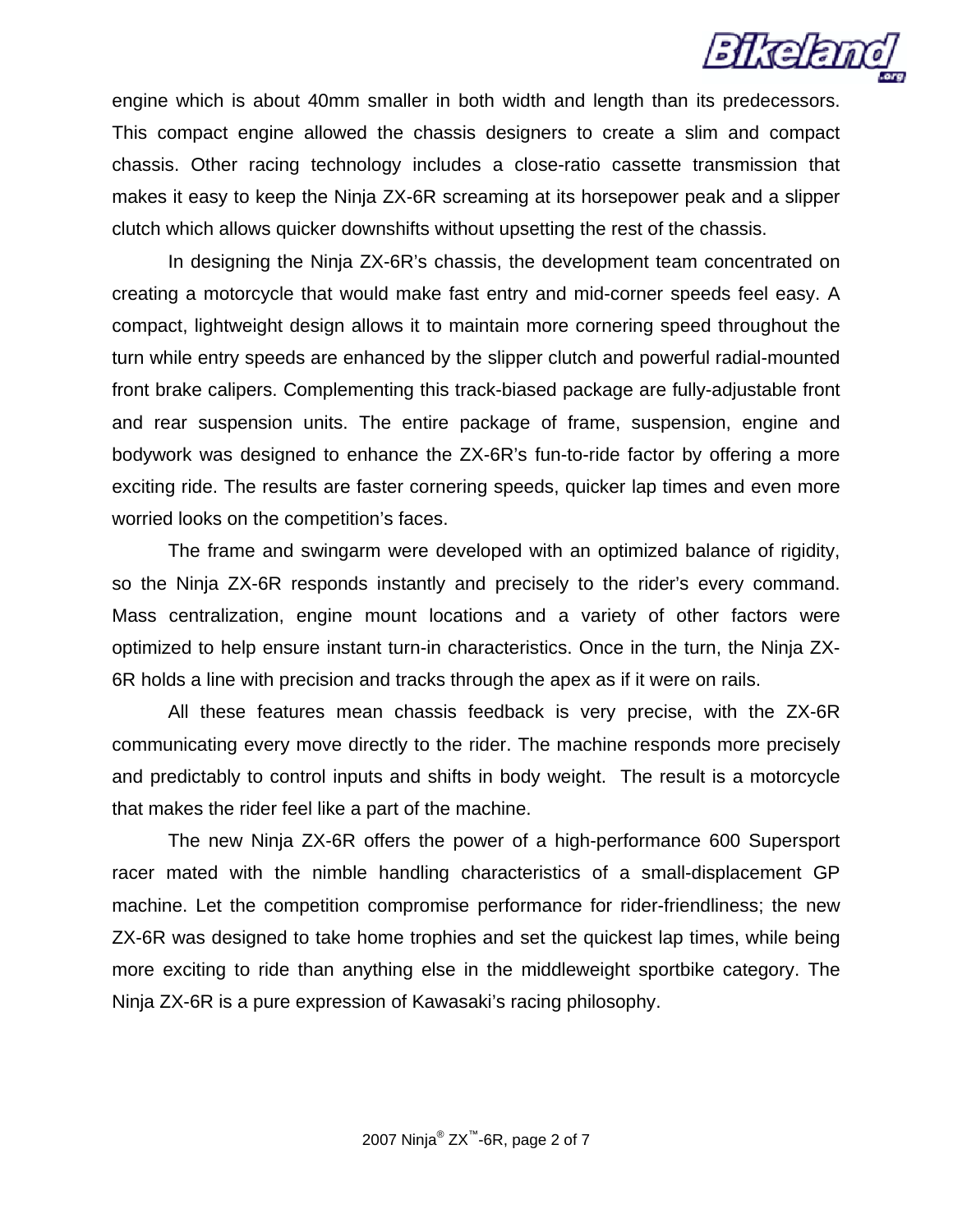

Kawasaki Motors Corp., U.S.A. (KMC) markets and distributes Kawasaki motorcycles, ATVs, personal watercraft and utility vehicles through a network of more than 1,500 independent retailers, with an additional 7,700 retailers specializing in power products and general purpose engines. KMC and its affiliates employ nearly 2,400 people in the United States, with 400 of them located at the Irvine, California headquarters.

Kawasaki's tagline, "Let the good times roll.<sup>™</sup>", is recognized worldwide and the brand has become synonymous with powerful, stylish motorcycles for over four decades. Information about Kawasaki's complete line of recreational products and Kawasaki affiliates can be found on the Internet at [www.kawasaki.com](http://64.79.171.206/exchange/j.ewert/Inbox/Supercross%20GP_xF8FF_Buckmaster%20Release.EML/1_multipart_xF8FF_3_Kawasaki-Buckmaster2.doc/C58EA28C-18C0-4a97-9AF2-036E93DDAFB3/www.kawasaki.com).

# # #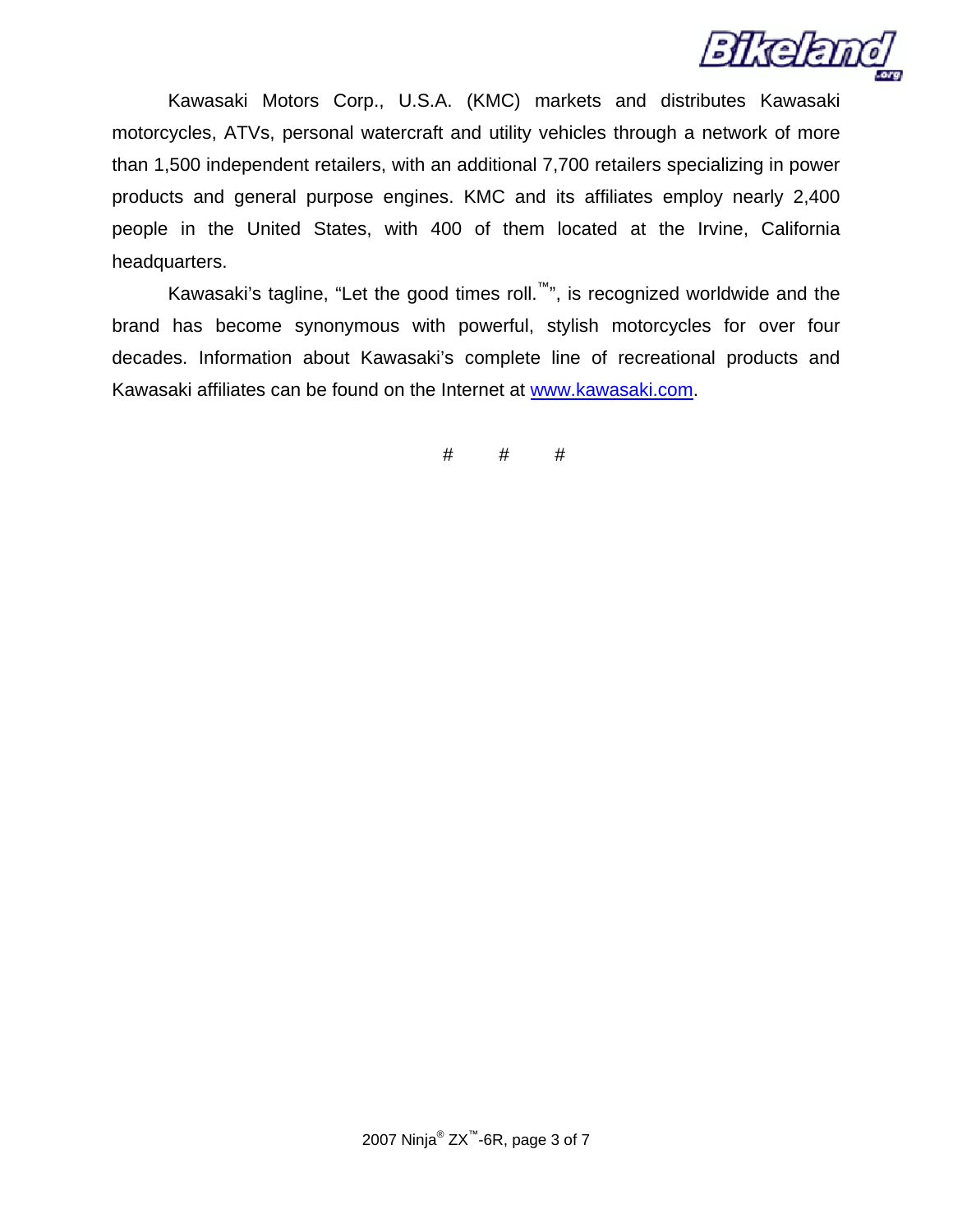

## **2007 Kawasaki Ninja® ZX™-6R**

### **Features and Benefits**

### **Key Features**

- − Incredible power-to-weight ratio
- − Race-oriented performance
- − Track-tuned handling
- − Aggressive new aerodynamic styling

### **High-Revving 599cc Four-Cylinder, DOHC Engine**

- New compact, narrow and lightweight design features a tri-axis crankshaft and transmission shaft layout to optimize the engine's center of gravity. This helps reduce pitch changes during heavy braking and gives the rider more-accurate feedback from the chassis
- − Narrow engine design allows excellent ground clearance

### **Four-Valve Cylinder Head**

- − Compact valve train reduces cylinder head height
- − Intake ports and coolant passages were developed using flow analysis for efficient cylinder filling, more power, and maximum cooling efficiency
- − Forged sintered aluminum spring retainers are half the weight of steel retainers and allow higher rpm

### **Forged Pistons**

− Forged pistons are lighter, stronger and more heat resistant than cast versions.

### **Ram Air Induction**

- − Central ram air duct produces a straighter path to the airbox for maximum intake efficiency and provides the mounting surface for the instrument panel, eliminating brackets and weight
- − Flow analysis used to design efficient ducts to the airbox that also prevent water from reaching the air filter
- − Compact airbox and air cleaner are highly efficient and contribute to the compact riding position

### **Digital Fuel Injection**

- − Shorter throttle bodies deliver improved over-rev characteristics
- − Smaller throttle bore diameter helps produce more torque in the mid-range
- − Ultra-fine atomizing injectors improve combustion efficiency, for better power output and lower fuel consumption

### **TCBI Ignition with Digital Advance**

- − High-speed 32-bit ECU processor provides precise engine management
- Spark plug-mounted ignition coils are compact and help reduce weight

### **Pre-chamber Equipped Under-seat Muffler**

- − New exhaust pre-chamber is located below the engine and contributes to better mass centralization
- − Revised under-seat silencer is significantly smaller and lighter to help mass centralization and allow for a more aerodynamic tailsection
- − New exhaust header design contributes to improved exhaust efficiency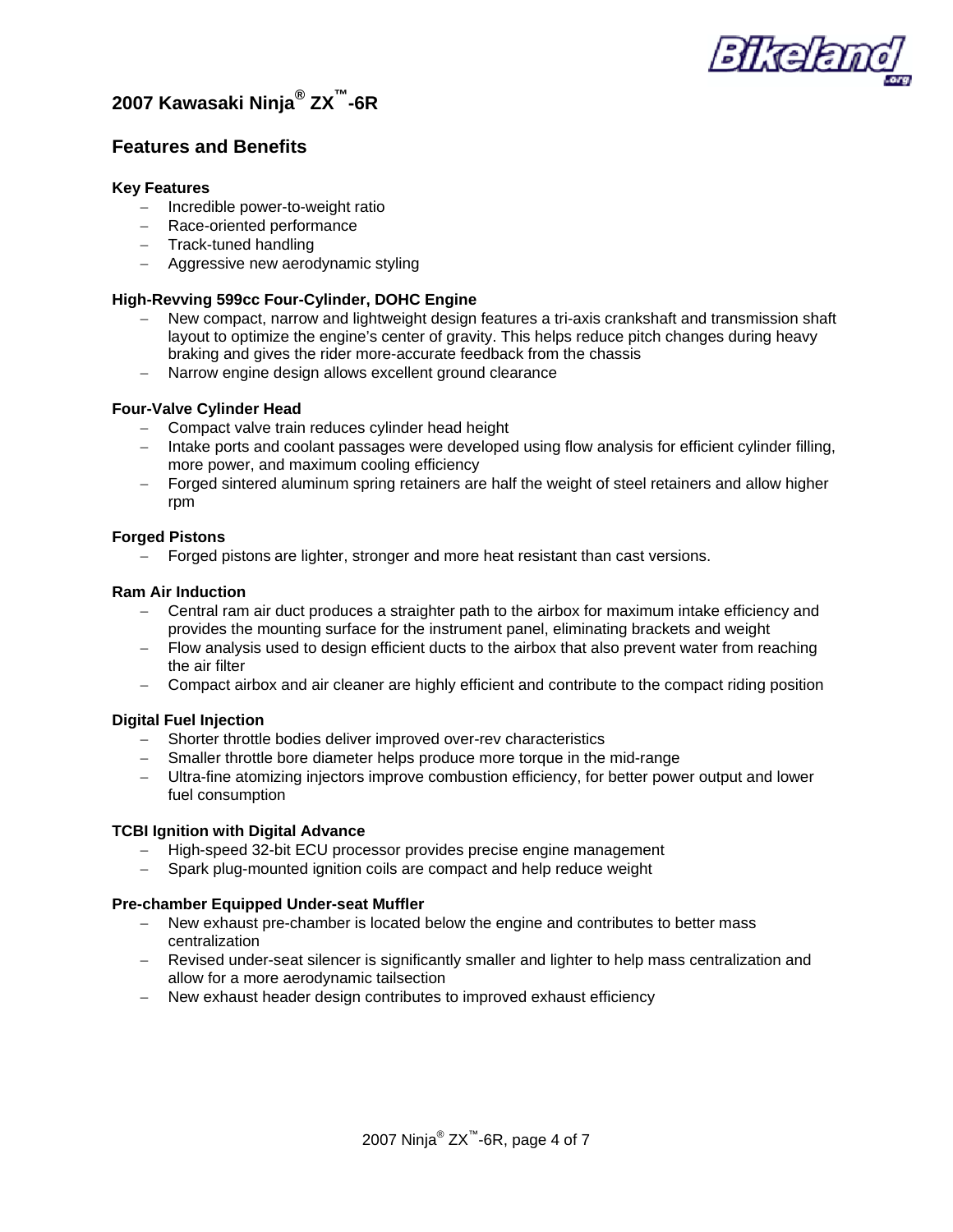

#### **Six-Speed Transmission**

- − New cassette-type transmission features a racing-style gear stack to allow easier trackside ratio changes
- − Close ratio transmission increases circuit performance

#### **Racing-Style Slipper Clutch**

- − Racing-type slipper clutch reduces chassis disturbance when making rapid downshifts. This allows the rider dedicate more attention to braking and setting up for the corner
- − Optional springs, spring retainers and shims are available to fine-tune the clutch for specific track conditions

### **Gear Position Sensor**

- The convenient gear position sensor gives instant information to the rider, this is especially useful for improving consistency when testing new settings on the racetrack
- − The system compatible with the semi-automatic shifters (legal in AMA Supersport racing) which temporarily cut ignition to facilitate clutchless shifts at full-throttle

#### **Lightweight Twin Spar Aluminum Perimeter Frame**

- − Combination of pressed and cast aluminum components are welded to form the twin-spar perimeter-type frame. By combining cast and pressed pieces frame weight is kept to a minimum while still providing high strength and stability for responsive handling
- − Chassis features optimum center of gravity for easy roll response, this is particularly important when riding through a series of esses or returning to vertical as the rider exits a corner

### **Uni-Trak® Rear Suspension**

- − New Uni-Trak<sup>®</sup> rear suspension system features pillow ball upper mount in place of the earlier bushings for a more direct feel and improved feedback
- − Compact frame and engine allow a longer swingarm, which makes it easier to control rear wheel powerslides
- − Rear shock is fully adjustable for preload, compression and rebound damping. Ride height can be adjusted by adding/removing optional 1mm shims at the upper shock mount
- − Equipped with a top-out spring which improves the rear wheel's ability to follow the road surface when the rear end is light due to hard braking
- − Small piggyback shock reservoir is designed to save weight

#### **41mm Inverted Cartridge Front Fork**

- − New fully-adjustable 41mm inverted cartridge fork provides exceptional rigidity
- − Equipped with top-out springs which allow the front wheel to better follow the road surface when the front end is light due to hard acceleration
- − The main fork spring is located at the bottom of the fork. Because the spring is completely submerged in oil, cavitation is minimized, resulting in stable suspension performance even under demanding racetrack conditions
- − Stiff settings are suitable for track use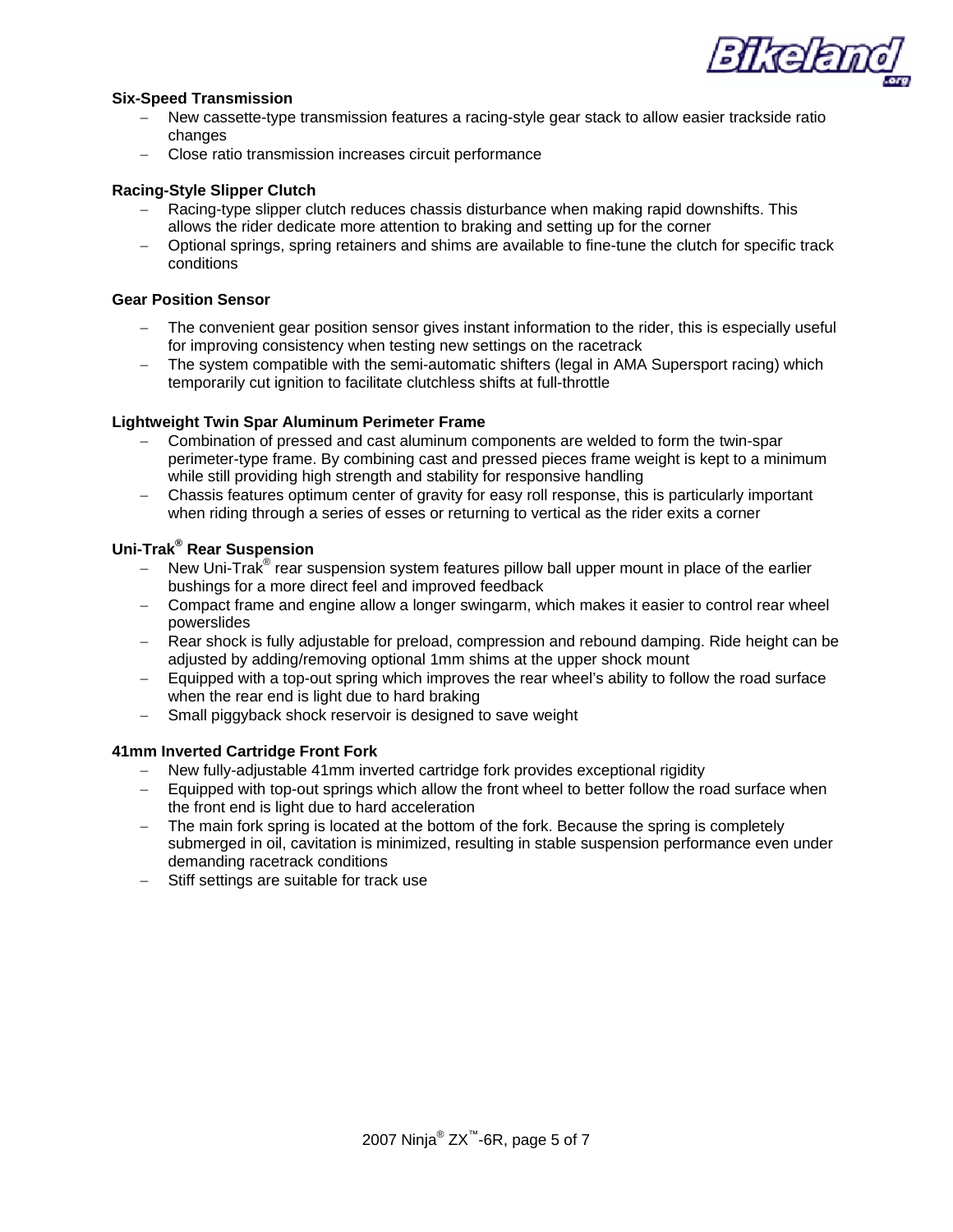

### **Radial Mounted Front Disc Brakes**

- − Radial mounted four-piston, four-pad front brake calipers improve brake feel over a wider range of operation
- − A separate brake pad is used for each piston. One large pad tends to deform with the heat generated by hard track style riding, resulting in a loss of brake feel at the lever. Individual pads provide increased cooling efficiency and can absorb more heat without deforming so they maintain consistent brake feel lap after lap
- − Petal design brake discs offer excellent cooling and warp resistance

### **Aerodynamic Bodywork**

- − New design is the most aerodynamically efficient of any Ninja sportbike available today
- − Light and compact projector beam headlights allow a more aerodynamic fairing
- − The new Ram Air duct is small but highly efficient
- − The exhaust system includes an under-engine resonator which allows the use of a smaller underseat muffler. This helps to minimize drag by allowing a cleaner tail section design
- − Integrated front and rear turn signals reduce wind resistance
- − Three-piece front fender designed for aero efficiency
- − Different color panels create a sporty, aggressive image

### **Riding Position**

- − New ultra-compact chassis places the rider in a ideal position to take advantage of the ZX-6R's improved handling capabilities, by improving the man-machine interface
- Slimmer fuel tank design makes it easier for the rider to grip the tank and seat when hanging off in a turn

### **Advanced Electronic Instrumentation**

− Multifunction odometer, tripmeter, clock and lap timer/stopwatch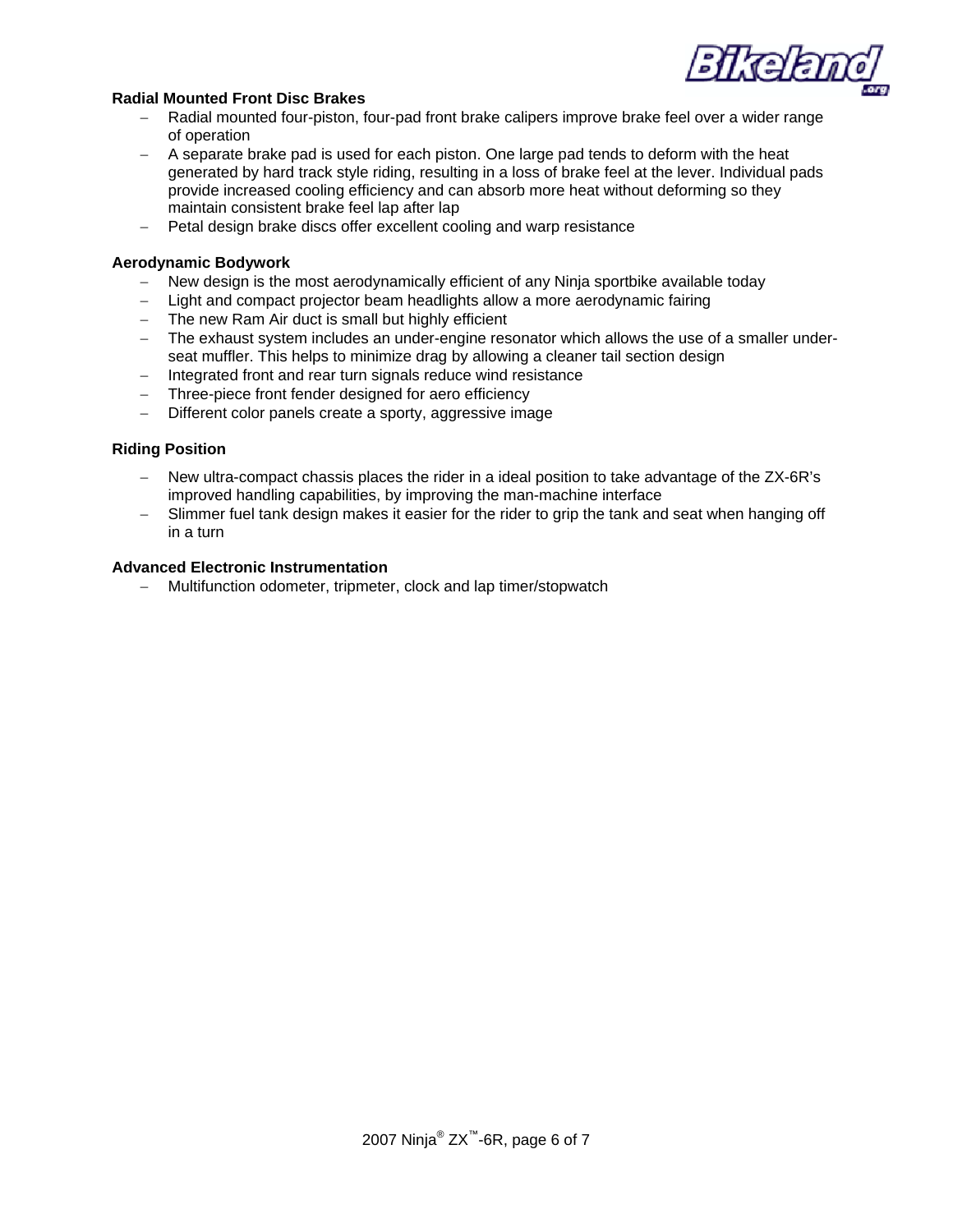

# **2007 Kawasaki Ninja® ZX™-6R Specifications\***

| Engine:                          | Four-stroke, liquid-cooled, DOHC, four valves                   |
|----------------------------------|-----------------------------------------------------------------|
|                                  | per cylinder, inline-four                                       |
| Displacement:                    | 599cc                                                           |
| Bore x stroke:                   | 67.0 x 42.5mm                                                   |
| Maximum torque:                  | <b>TBD</b>                                                      |
| Compression ratio:               | 13.9:1                                                          |
| Fuel injection:                  | DFI <sup>®</sup> with four 38mm Keihin throttle bodies,         |
|                                  | oval sub-throttles, two injectors per throttle                  |
|                                  | body                                                            |
| Ignition:                        | TCBI with digital advance                                       |
| Transmission:                    | Six speed                                                       |
| Final drive:                     | X-ring chain                                                    |
| Rake / trail:                    | TBD / TBD.                                                      |
| Frame type:                      | Aluminum perimeter                                              |
| Front tire:                      | 120/65 ZR17                                                     |
| Rear tire:                       | 180/55 ZR17                                                     |
| Wheelbase:                       | <b>TBD</b>                                                      |
| Front suspension / wheel travel: | 41 mm inverted cartridge fork with top-out                      |
|                                  | springs, stepless rebound damping, stepless                     |
|                                  | compression damping, fully-adjustable spring                    |
|                                  | preload / TBD                                                   |
| Rear suspension / wheel travel:  | Bottom-Link Uni-Trak® with gas-charged                          |
|                                  | shock, top-out spring and pillow ball upper                     |
|                                  | mount, dual-range (high/low-speed) stepless                     |
|                                  | compression damping, 25-way                                     |
|                                  | Adjustable rebound damping, fully-adjustable                    |
|                                  | spring preload / TBD                                            |
| Front brakes:                    | Dual 300mm petal-type rotors with four-piston,                  |
| Rear brake:                      | four-pad calipers<br>Single 210mm petal-type rotor with single- |
|                                  | piston caliper                                                  |
| Fuel capacity:                   | 4.5 gal.                                                        |
| Seat height:                     | <b>TBD</b>                                                      |
| Dry weight:                      | <b>TBD</b>                                                      |
| Color choices:                   | Lime Green,                                                     |
|                                  | Two-tone: Lime Green / Flat Stoic Black,                        |
|                                  | Ebony,                                                          |
|                                  | Passion Red                                                     |
| MSRP:                            | <b>TBD</b>                                                      |
| Warranty:                        | 12 Months                                                       |
| Wholesale distributor:           | Kawasaki Motors Corp., U.S.A.                                   |
|                                  |                                                                 |
|                                  |                                                                 |
|                                  |                                                                 |
|                                  |                                                                 |
|                                  |                                                                 |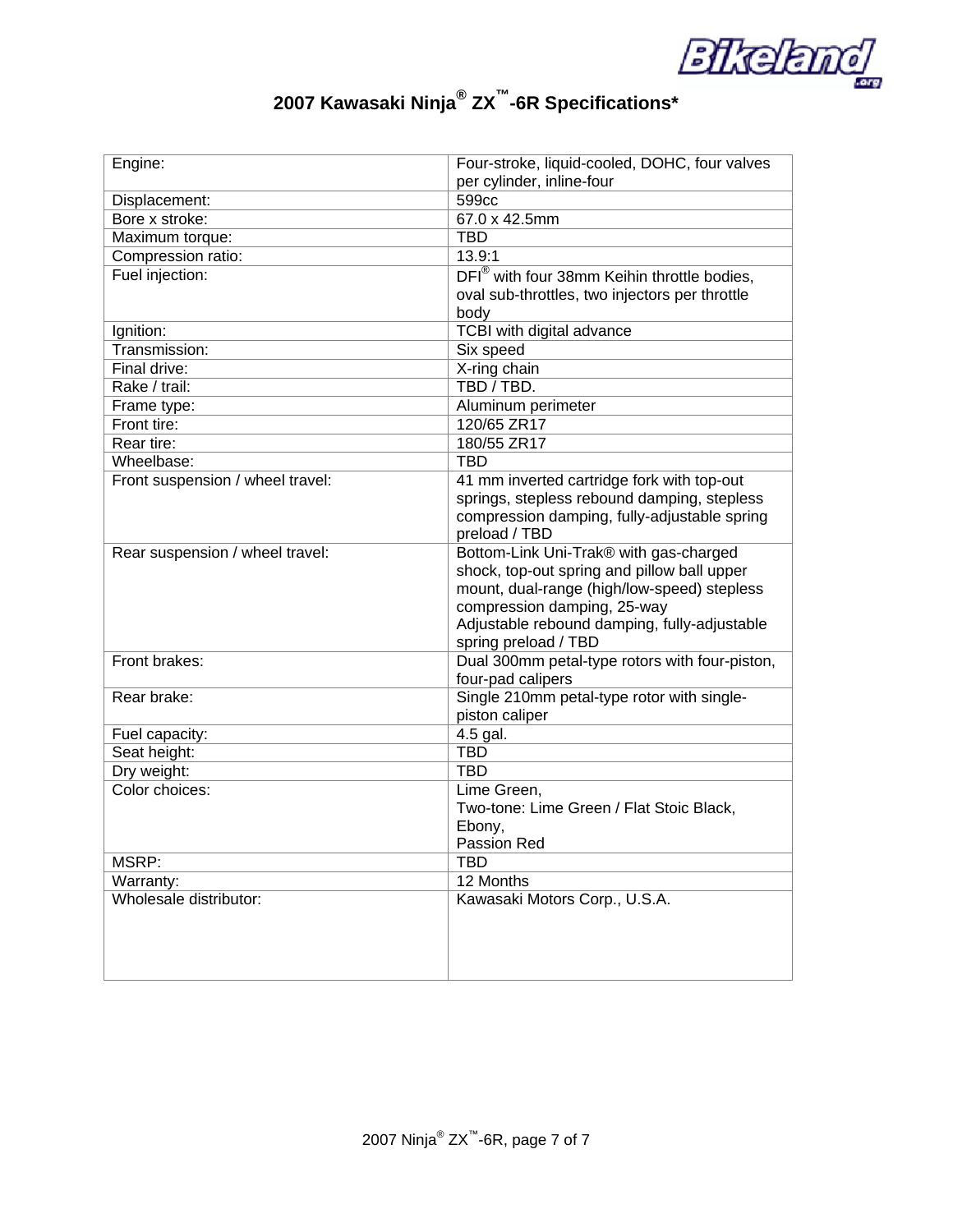



 $\mathbf l$ 

## **KAWASAKI'S NEWEST VERSION OF THE Z1000 OFFERS STYLE, FUN, AND PERFORMANCE**

 Kawasaki engineers have literally upped the ante in the naked bike arena with the introduction of the newly-redesigned 2007 Z1000. Offering both increased performance and the styling to complement the visceral riding enjoyment it provides, this purpose-built Kawasaki is sure to find a home in the garages of both practical motorcyclists—and those simply seeking a smile-producing weekend ride.

 This latest incarnation of the Z1000 features a seriously bulked-up performance capability that is created by refocusing engine and chassis characteristics for serious street riding. With one liter of superbike technology, the Z1000's boosted engine performance provides greater exhilaration when passing or pulling out of corners. This version of Kawasaki nakedness has been tuned to satisfy the most demanding musclebike riders. Not only will its reconfigured torque measurements provide low-end get-up-and-go, but the increased pull follows through its mid-range, giving the rider extra thrust for conquering most road challenges.

 Placing maneuverability at the forefront of the engineering task, Kawasaki has developed a new engine sub-frame and re-engineered chassis rigidity balance to provide truly outstanding feedback, enabling the rider to read and respond to all motorcycle behaviors, in all speed ranges.

 Improvements in mass centralization and revised ergonomics have significantly enhanced the synergy between rider and machine. The handlebars of the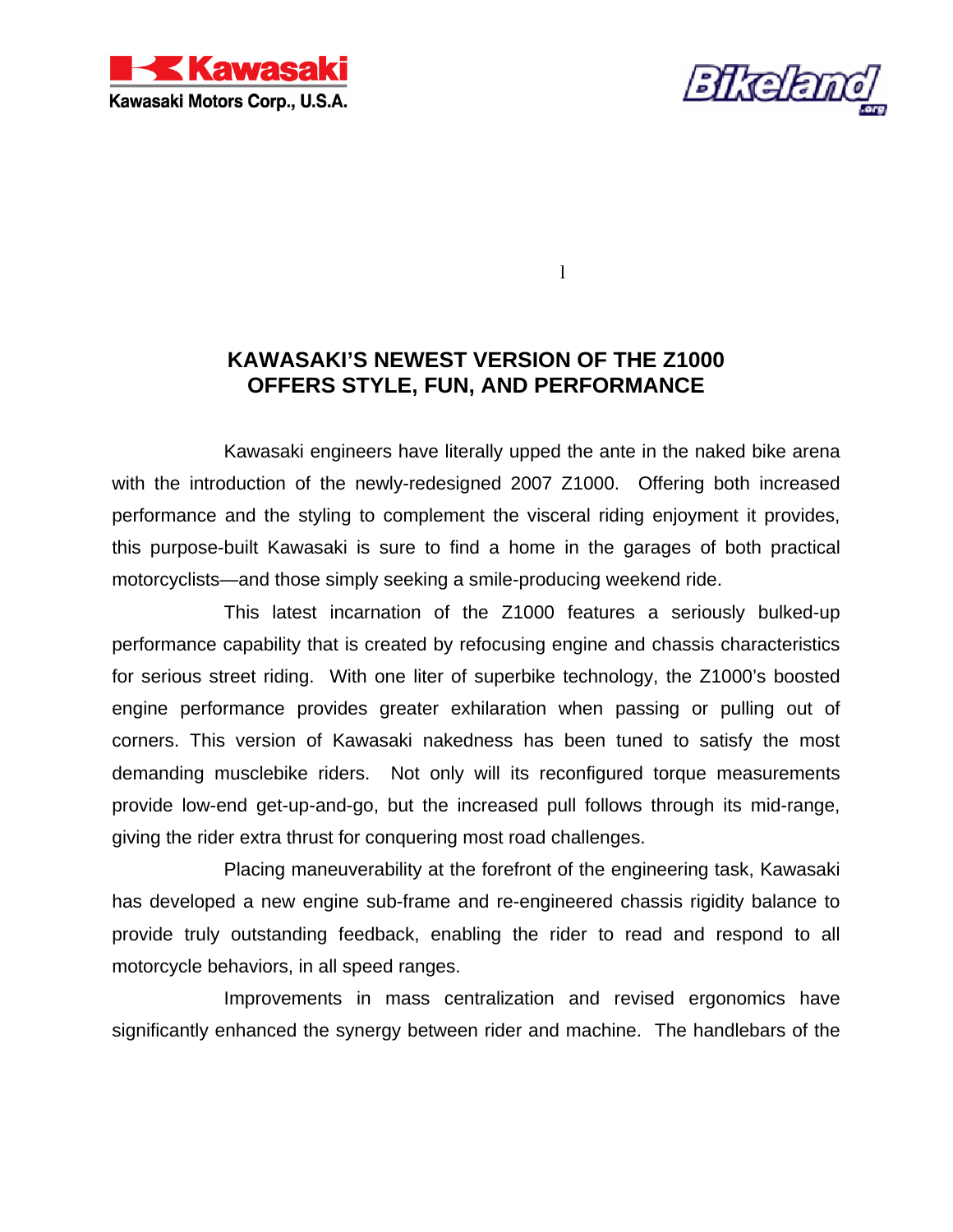

Z1000 have been positioned closer to the rider, and combined with a slimmer saddle, the result offers a more compact riding position. This, in turn, lets the rider take full advantage of the motorcycle's greater stability and sharp, nimble, handling characteristics, while making short work of their favorite ribbon of asphalt.

A big increase in the "Fun to Ride" factor is an unavoidable side-effect when you couple a more powerful engine with a more maneuverable chassis. When it comes right down to it, isn't that what motorcycling is all about?

 This particular model—perhaps more than any other—speaks to the intrinsically raw desire of the dedicated motorcyclist. While providing maneuverable, functional transportation in any daily environment, it provides the ability to unleash the fun-seeker in every rider. And it does it with Kawasaki performance and styling characteristics unmatched in the naked bike category.

Kawasaki Motors Corp., U.S.A. (KMC) markets and distributes Kawasaki motorcycles, ATVs, personal watercraft and utility vehicles through a network of more than 1,500 independent retailers, with an additional 7,700 retailers specializing in power products and general purpose engines. KMC and its affiliates employ nearly 2,400 people in the United States, with 400 of them located at the Irvine, California headquarters.

Kawasaki's tagline, "Let the good times roll.™", is recognized worldwide and the brand has become synonymous with powerful, stylish motorcycles for over four decades. Information about Kawasaki's complete line of recreational products and Kawasaki affiliates can be found on the Internet at www.kawasaki.com.

# # #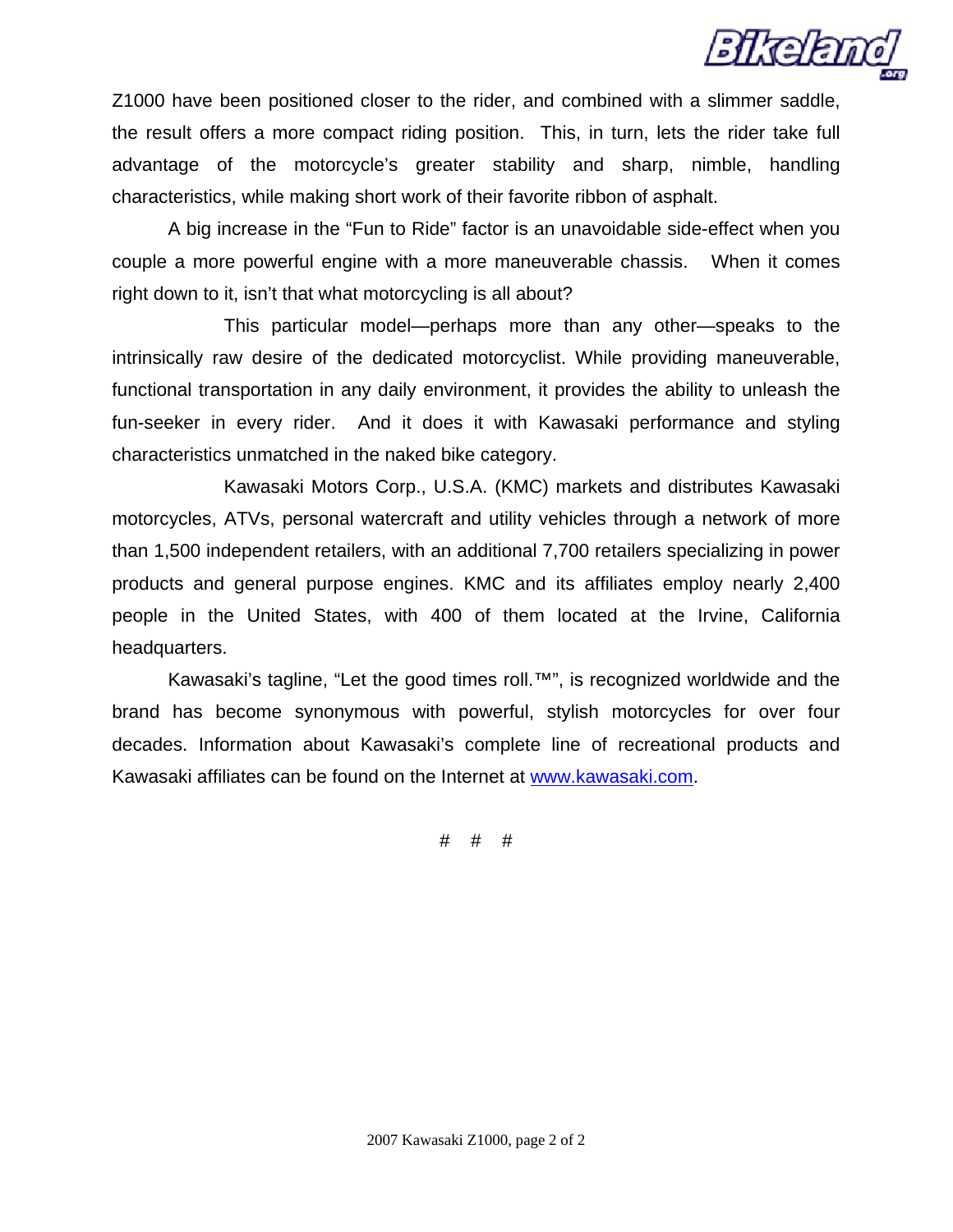



# **NEW 2008 KAWASAKI KLR650 REFINES ON-ROAD CAPABILITIES FOR IMPROVED TOURING PERFORMANCE**

### *Tougher, faster, more comfortable and better-performing than ever*

The new KLR650 is well suited to life on the highways, deserts, mountains or even the challenging terrain of today's urban jungle. For 21 years, the Kawasaki KLR650 has been the smart choice for riders seeking reliable on and off-road performance. Now, the 2008 KLR650 features thorough updates aimed at making it a better tour-ready dual-purpose bike than ever before.

Featuring new suspension and brakes, the KLR650 is a fun, functional commuter during the week and an adept dirt road blaster on weekends. The new 41mm front forks now have less static sag for a taut, smooth ride on pavement. Front suspension travel is reduced from 9.1 in. to 7.9 in. A redesigned UNI-TRAK<sup>®</sup> linkage reduces sag and compliments the new front suspension by reducing rear wheel travel from 8.1 in. to 7.3 in. The 2008 KLR650 features enhanced stopping power, thanks to a new 280mm petal-style front brake rotor that's similar to ones used on Kawasaki's Ninja® sportbikes. Rear braking performance is also improved, thanks to a new rear brake calliper. These new suspension and brake upgrades boost the KLR650's on-road performance, without diminishing its versatile off-road capabilities.

Several new refinements help make the KLR650 an even more worthy touring companion. There's a larger rear luggage rack that's 3.5 in. longer and 5.1 in. wider than the old rack, and a new, narrower tail section which makes it easier to mount saddlebags. Wind protection is also improved with all-new bodywork featuring a taller windscreen and large shrouds. A large 6.1-gallon fuel tank and miserly fuel economy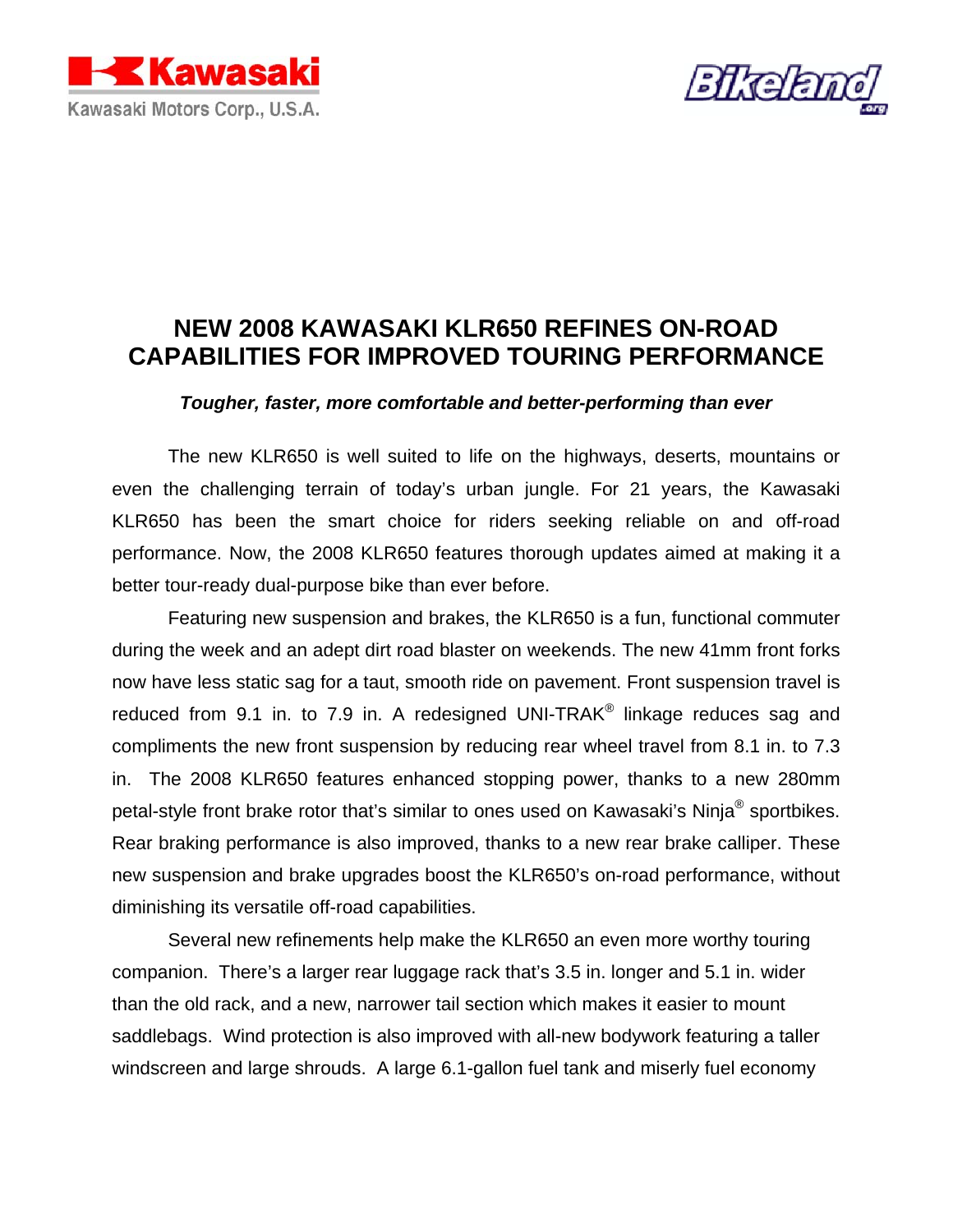

mean the new KLR650 retains its legendary range between fill-ups.

Riders will be able to take full advantage of the KLR's range, thanks to a revised seat design and new urethane foam for greater long-distance comfort. A high-capacity 36W alternator powers a new higher-output headlight and offers extra capacity to power the add-on electronic gadgets touring riders can't live without.

The KLR650 motor, already renowned for being rugged, reliable and powerful, is now even better. There's improved throttle response from a new throttle position sensor and revised ignition mapping, and revised cam timing contributes to improved high-rpm performance. A redesigned cylinder head boasts new intake porting for greater low-end torque and quicker throttle response in city traffic, as well as improved top-end power for high-speed cruising on the open road.

More on-road competence doesn't mean less off-road fun. The KLR650 has a U.S. Forest Service-approved spark arrestor for access to any road open to licensed vehicles, and a tough engine guard protects the engine from loose rocks and gravel. With an optional Kawasaki tank bag and soft luggage on the larger standard rear rack, KLR650 owners can tote enough gear for an extended trip to any remote location.

All these improvements mean that more than ever, the new KLR650 is the ideal go-farther, multi-surface motorcycle for riders craving on and off-road adventure.

Authentic Kawasaki Accessories are available through Kawasaki dealers or they can be purchased on the Internet at [www.kawasaki.com](http://www.kawasaki.com/).

Kawasaki Motors Corp., U.S.A. (KMC) markets and distributes Kawasaki motorcycles, ATVs, personal watercraft and utility vehicles through a network of more than 1,500 independent retailers, with an additional 7,700 retailers specializing in power products and general purpose engines. KMC and its affiliates employ nearly 2,400 people in the United States, with 400 of them located at the Irvine, California headquarters.

Kawasaki's tagline, "Let the good times roll.<sup>""</sup>", is recognized worldwide and the brand has become synonymous with powerful, stylish motorcycles for over four decades. Information about Kawasaki's complete line of recreational products and Kawasaki affiliates can be found on the Internet at [www.kawasaki.com](http://64.79.171.206/exchange/j.ewert/Inbox/Supercross%20GP_xF8FF_Buckmaster%20Release.EML/1_multipart_xF8FF_3_Kawasaki-Buckmaster2.doc/C58EA28C-18C0-4a97-9AF2-036E93DDAFB3/www.kawasaki.com).

# # #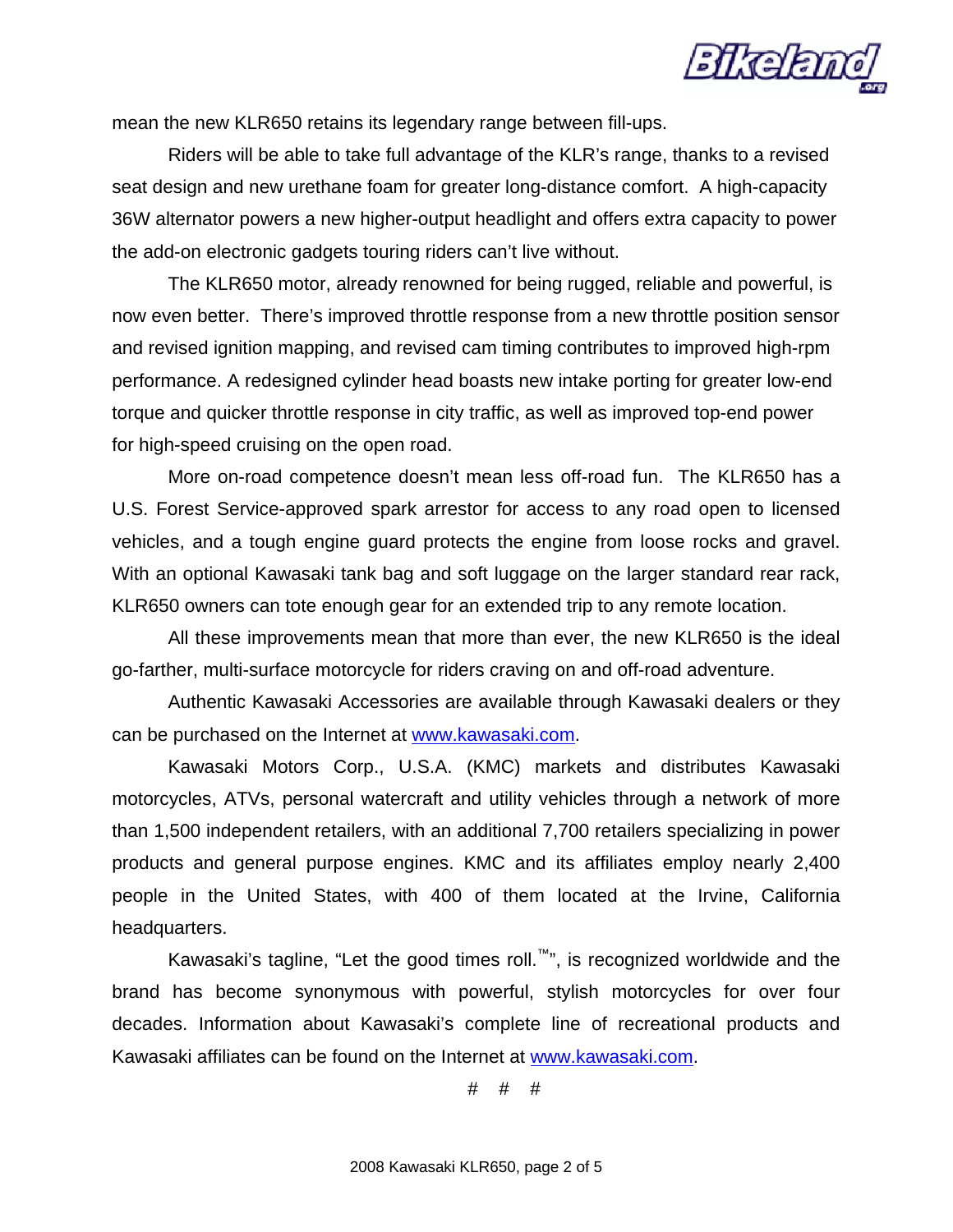

### **2008 Kawasaki KLR650**

### **Features and Benefits**

### **651cc Four-stroke Single**

- − Revised cam timing contributes to improved high-rpm performance
- − New intake porting offers greater low-end torque
- − New piston rings are thinner and have more tension, for improved oil consumption
- − New one-piece exhaust pipe features smoother bends for improved exhaust efficiency at all rpm
- − Special tuning to improve low- and mid-range power
- − Light, silent cam chain reduces engine noise
- − Oil-level window permits easy and accurate inspection

### **Liquid Cooling**

- − New Denso radiator is thin and lightweight. Fitted with a lightweight and thin cooling fan, the new radiator has a greater cooling area and offers a 20% increase in cooling efficiency
- Maintains consistent engine temperatures for long engine life and sustained power during hard use
- − Allows tighter engine clearances for quieter running
- − Automatic fan keeps things cool in all conditions
- − Includes a temperature gauge

### **Four-valve Cylinder Head**

- − Better breathing for more power at all rpm
- − Compact combustion chamber allows increased compression ratio with less detonation
- − The use of a secondary air (ASV) system helps reduce harmful exhaust emissions
- − Provides maximum valve area for optimum flow
- − Boosts low-end torque

### **Double Engine Balancer**

− Engine runs smoothly from idle to redline for rider comfort and less fatigue on long rides

### **Fully Transistorised Ignition**

- − Fully transistorised ignition unit replaces the earlier analog CDI for better ignition performance
- − More precisely controls timing no matter how fast the rpm changes
- − Fewer moving parts for long, trouble-free life

### **Five-speed Transmission**

- − Designed to handle the engine's unique power characteristics
- − The engine's broad torque curve only requires five speeds for off-road and relaxed highway cruising
- − O-ring drive chain reduces maintenance and increases chain service life

### **Handlebar-mounted Choke**

− Convenient location makes starting and warm-up easier

### **Revised Front Suspension**

- − New, beefier 41mm front fork is offers increased rigidity. (Previous unit was 38mm)
- − Re-calibrated suspension offers less static sag and now offers greater on-road riding performance.
- − Front suspension stroke was reduced from 9.1 in. to 7.9 in.
- − Air-adjustable front forks
- − High-mounted front fender for any adventure-touring situation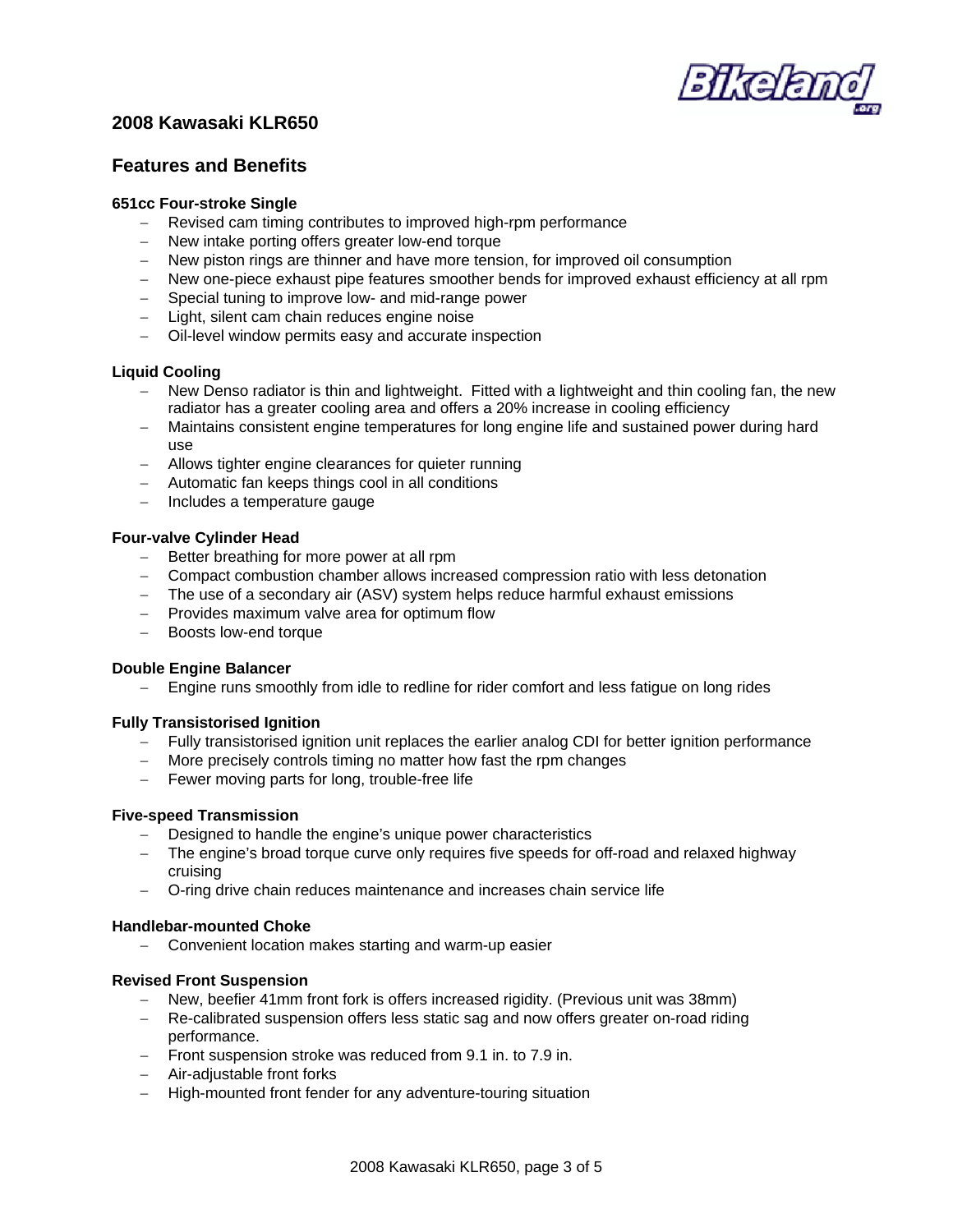

### **Revised UNI-TRAK® Rear Suspension**

- − Rear suspension travel was reduced from 8.1 in. to 7.3 in.
- − New D-section swingarm contributes to the bike's excellent traction
- Redesigned UNI-TRAK<sup>®</sup> linkage compliments front suspension changes
- − Progressive rate provides a smoother, more controlled ride
- − Features a five-way preload shock absorber with four-way rebound damping

#### **Stronger Wheels**

New 4mm spokes (up from 3.5mm) provide increased wheel stiffness, enhanced handling performance and improved steering response.

### **Semi-double Cradle Frame**

− Made of high-tech, round-section, high-tensile steel

#### **Engine Guard**

− Protects engine from rocks and trail debris when the going gets tough

#### **Detachable Rear Subframe**

- − Simplifies maintenance by providing better access to the rear shock, airbox and carburetor
- − Large rear cargo rack included

### **Front and Rear Disc Brakes**

- − New lightweight front and rear petal discs offer excellent braking.
- − Front brake disc diameter increased from 260mm to 280mm.
- − New rear calliper offers improved feel and power

#### **Electric Starter**

− Easy and convenient starting

### **Lighting and USFS-Approved Spark Arrestor**

- − New dual-bulb headlamp offers greater night visibility
- − New high-mounted turn signals improve the KLR650's visibility at night or under poor visibility conditions
- − Rear taillight parking light
- − U.S. Forest Service-approved spark arrestor

### **Large 6.1-gallon Fuel Tank**

− Significant capacity permits adventure touring

#### **Additional Comfort and Touring Features**

- − All-new bodywork features a larger fairing, which contributes to increased wind protection
- − New, easy-to-read instrument panel is mounted to the frame, contributing to lighter steering
- − Full instrumentation includes a large-face speedometer, tachometer, odometer, trip meter and water temperature gauge
- − Firmer urethane seat foam offers greater comfort for long-distance riding
- − Seat height is lower, but reduced suspension sag means the rider's ability to reach the ground is about the same
- − Alternator output has been increased from 14.5A to 17A. Total capacity is 36W to provide ample power for the new headlight as well as add-on grip heaters and other accessories
- − Optional extended warranty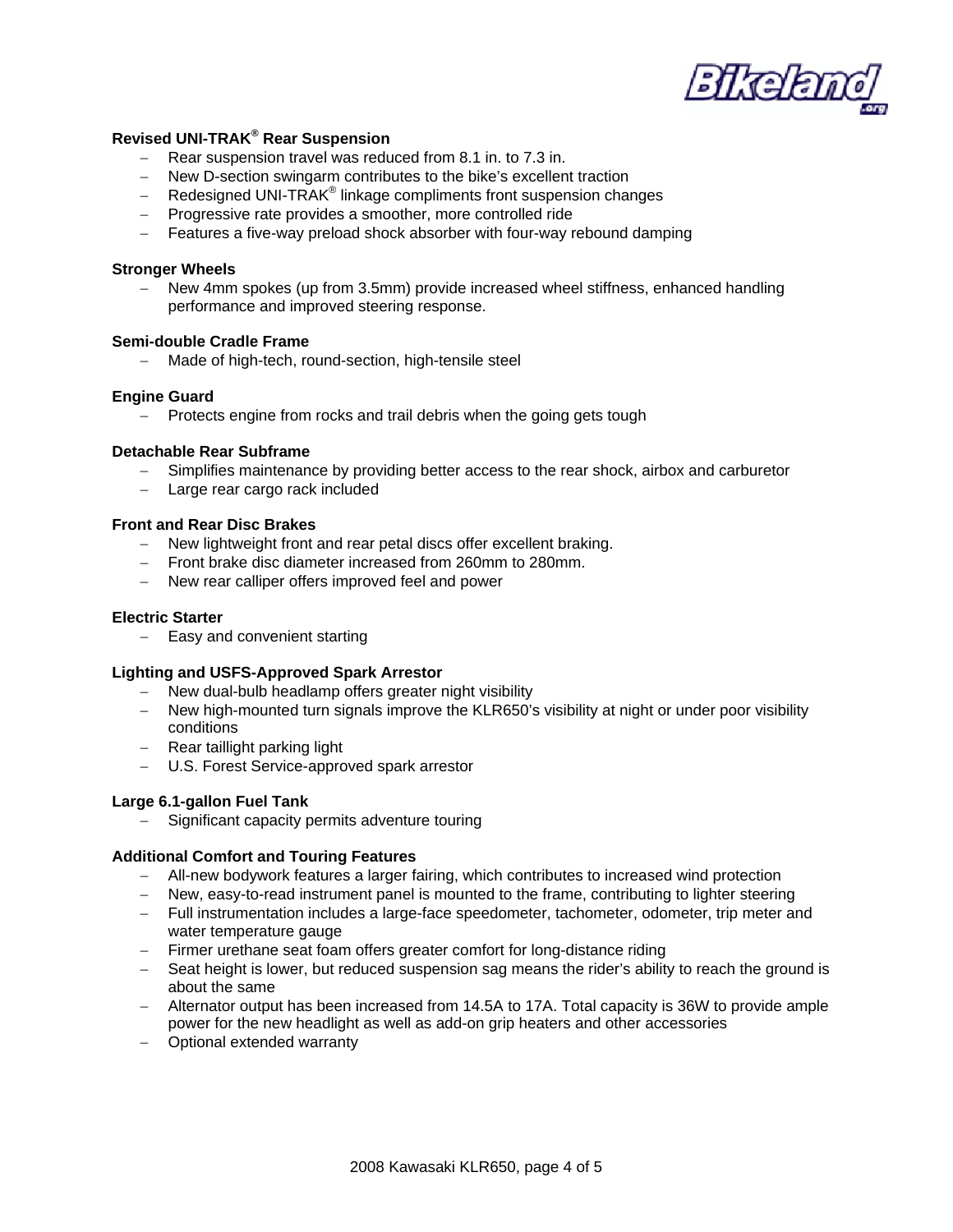**Bikeland** 

## **2008 Kawasaki KLR650 Specifications\***

| Engine:                          | Four-stroke, DOHC, four-valve single                                                         |
|----------------------------------|----------------------------------------------------------------------------------------------|
| Displacement:                    | 651cc                                                                                        |
| Bore x stroke:                   | 100.0 x 83.0mm                                                                               |
| Compression ratio:               | 9.5:1                                                                                        |
| Cooling:                         | Liquid                                                                                       |
| Carburetion:                     | Keihin CVK40 w/ Throttle Position Sensor (TPS)                                               |
| Ignition:                        | Fully transistorized                                                                         |
| Transmission:                    | Five-speed                                                                                   |
| Final drive:                     | Chain                                                                                        |
| Frame:                           | Semi-double cradle, high-tensile steel                                                       |
| Rake / trail:                    | 28 degrees / 4.4 in.                                                                         |
| Front suspension / wheel travel: | 41mm telescopic fork / 7.9 in.                                                               |
| Rear suspension / wheel travel:  | $UNI-TRAK®$ single-shock system with 5-way preload and stepless<br>rebound damping / 7.3 in. |
| Front tire:                      | 90/90x21                                                                                     |
| Rear tire:                       | 130/80x17                                                                                    |
| Front brake / rear brake:        | Hydraulic disc / Disc                                                                        |
| Overall length:                  | <b>TBD</b>                                                                                   |
| Overall width:                   | <b>TBD</b>                                                                                   |
| Overall height:                  | <b>TBD</b>                                                                                   |
| Ground clearance:                | <b>TBD</b>                                                                                   |
| Seat height:                     | <b>TBD</b>                                                                                   |
| Dry weight:                      | <b>TBD</b>                                                                                   |
| Fuel capacity:                   | 6.1 gal.                                                                                     |
| Wheelbase:                       | <b>TBD</b>                                                                                   |
| Color choices:                   | Candy Lime Green, Sunbeam Red, Blue21                                                        |
| MSRP:                            | <b>TBD</b>                                                                                   |
| Wholesale distributor:           | Kawasaki Motors Corp., U.S.A.                                                                |
|                                  |                                                                                              |
|                                  |                                                                                              |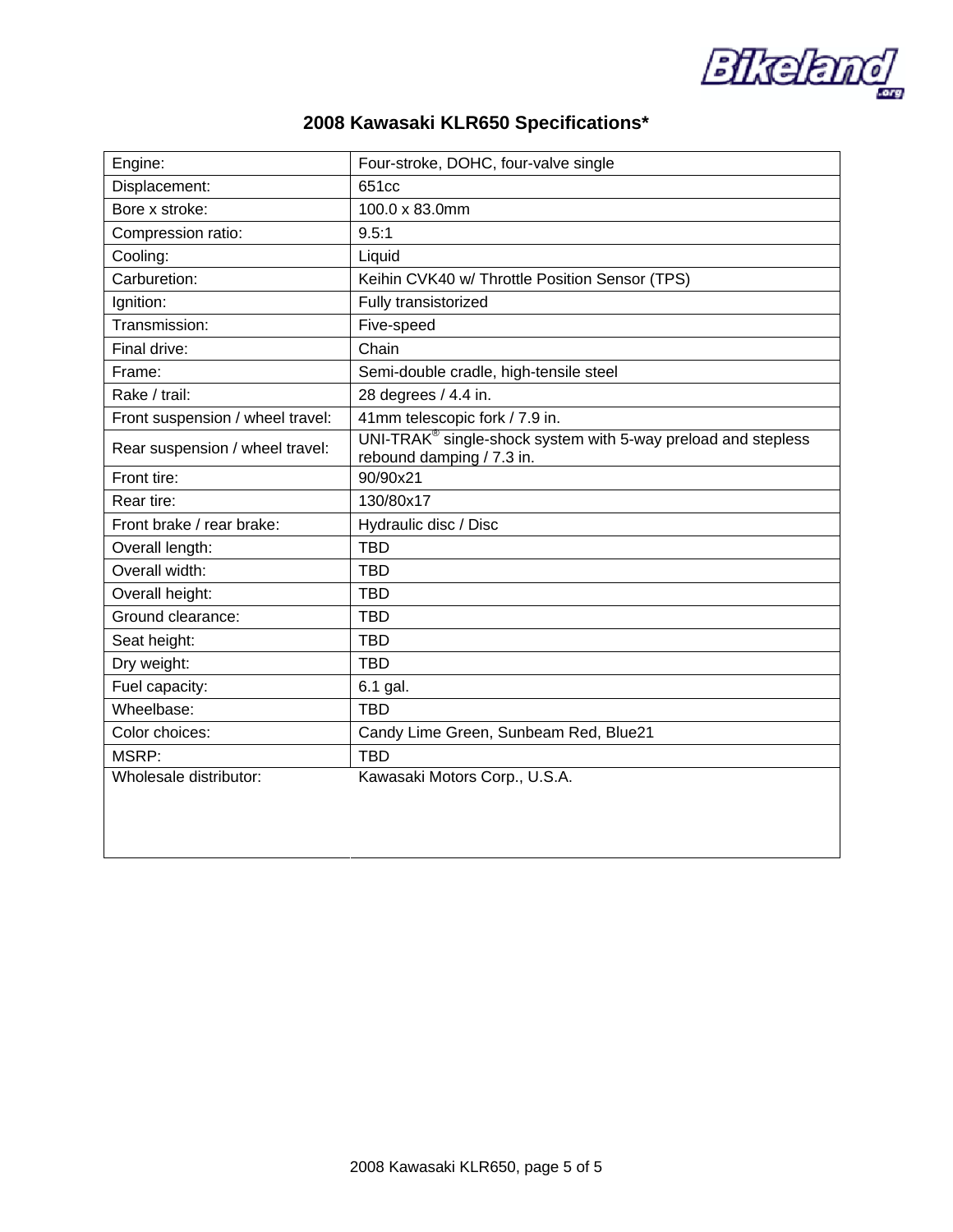



### **KAWASAKI NINJA® ZX™-14: THE WORLD'S MOST POWERFUL PRODUCTION MOTORCYCLE DOMINATES THE COMPETITION AT THE DRAGSTRIP AND ON THE STREET**

### *Awesome power meets outstanding balance to deliver the ultimate ride*

Dominant is a word often misused to describe products which don't actually fulfill that promise. However, it is precisely the right word to describe Kawasaki's Ninja<sup>®</sup>  $ZX^{\prime\prime}$ -14. Since its debut in March of 2006, this motorcycle has won every major magazine comparison test it participated in. Earning universal praise for massive torque, effortless power, stable handling and a comfortable riding position, the 1352cc Ninja ZX-14 has set the highest performance standard in the motorcycle industry.

The ZX-14 isn't just a straight line wonder. It also excels with light, neutral handling and comfortable ergonomics which challenge dedicated sport touring motorcycles for rider comfort. Indeed, this most powerful of all Kawasaki-branded motorcycles was created to do everything right.

Just because a motorcycle has overwhelming power, doesn't mean it has to be intimidating to ride. With electronics tuned to deliver a predictable spread of torque in low-gear/low-rpm situations, the Ninja ZX-14 inspires far more rider confidence than expected from such a powerful motorcycle. A twist of the throttle delivers a seamless spread of torque that is so linear, the "power band," becomes irrelevant. Those that have ridden a ZX-14, marvel at a power delivery which makes it possible to pull away smoothly from a total stop in almost any gear.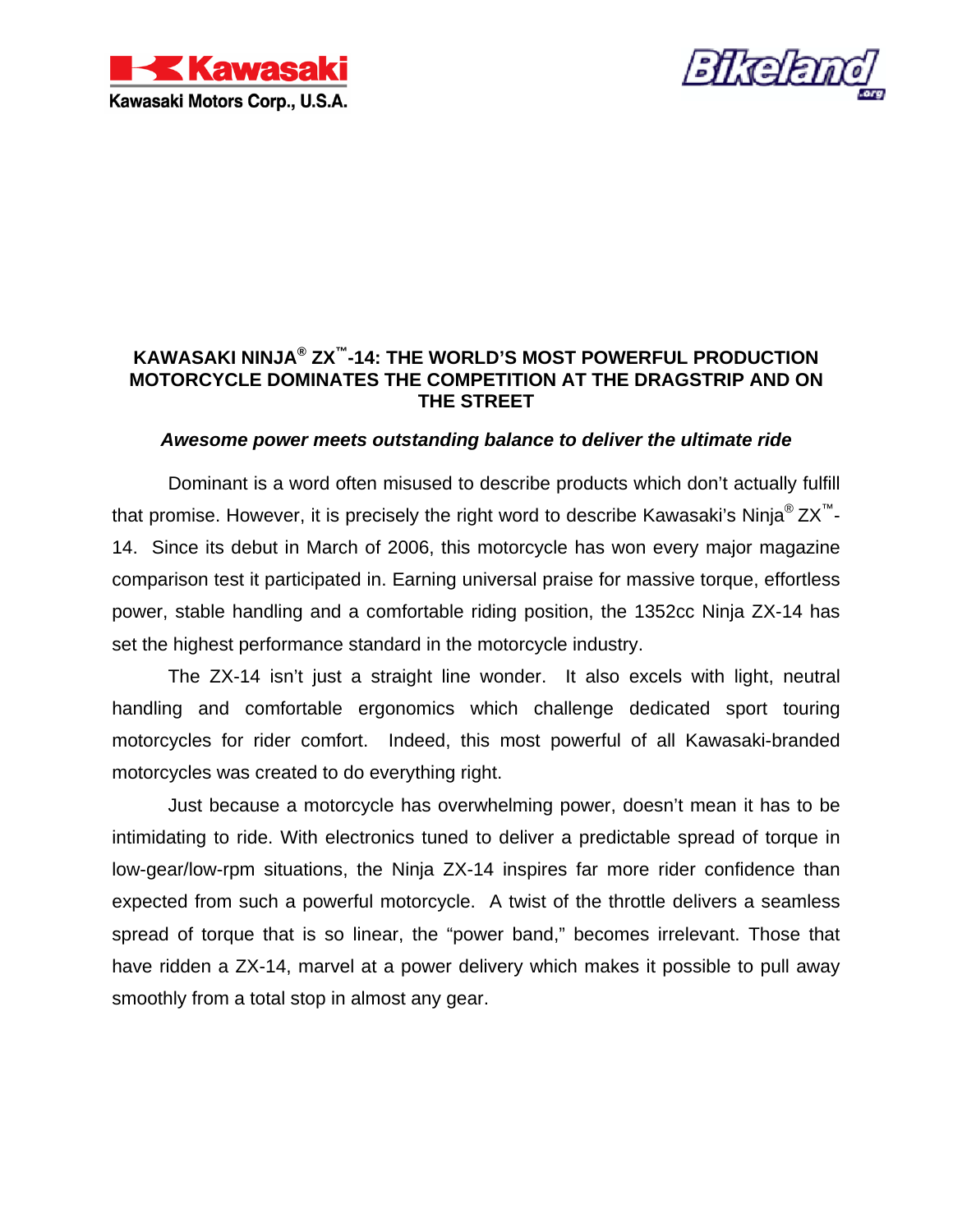

The ZX-14's chassis design is every bit the equal of its power plant. An advanced version of Kawasaki's unique aluminum monocoque design, its frame is lightweight and very strong. By utilizing this frame technology, engineers were able to concentrate on delivering a slim, compact package.

Offering a very relaxed sport riding position, the ZX-14 is compact without being cramped, and its bars are positioned so riders don't have to stretch to reach them. The narrow engine, monocoque frame, and fuel tank make it easy for riders to keep their knees close together in any riding conditions. Footpegs are low-set to give ample legroom and the low seat height and narrow seat front make it a cinch to plant both feet on the ground when stopped. Its comfort levels might make the rider think they are on a dedicated sport tourer, but one twist of the ZX-14's throttle is all it takes to remind them they are on the world's quickest, fastest and most powerful production motorcycle.

Kawasaki engineers and designers have created a motorcycle that turns its Ram Air and fuel-injected engine into the core of a powerful, torque-producing, aerodynamic stunner that will draw attention from onlookers whether on the road, or parked on the roadside.

When the rider is stopped, the motorcycle will be the center of attention. Because the monocoque frame goes over the engine and doesn't protrude through the fairing, the fairing design lines are uninterrupted, giving it a smooth, flowing appearance from front to rear. Quadruple projector beam headlights adorn the ZX-14's front cowl, with the outer lenses containing high beams and position lamps. Low beams are located behind the two center lenses. The turn signals are cleanly integrated into the fairing and rear cowl, and a LED tail lamp features a unique "V" design. Overall, the ZX-14's aerodynamics remind users that Kawasaki is indeed an aircraft maker. This blending of form, power, and handling characteristics have delivered a motorcycle with appeal that extends far outside of its high performance audience.

All told, Kawasaki brought its engineering and design expertise to the forefront of motorcycle creation. The Ninja ZX-14 lives up to its Ninja heritage, and far surpasses the competition. The meaning of the word "dominant" has found its true definition.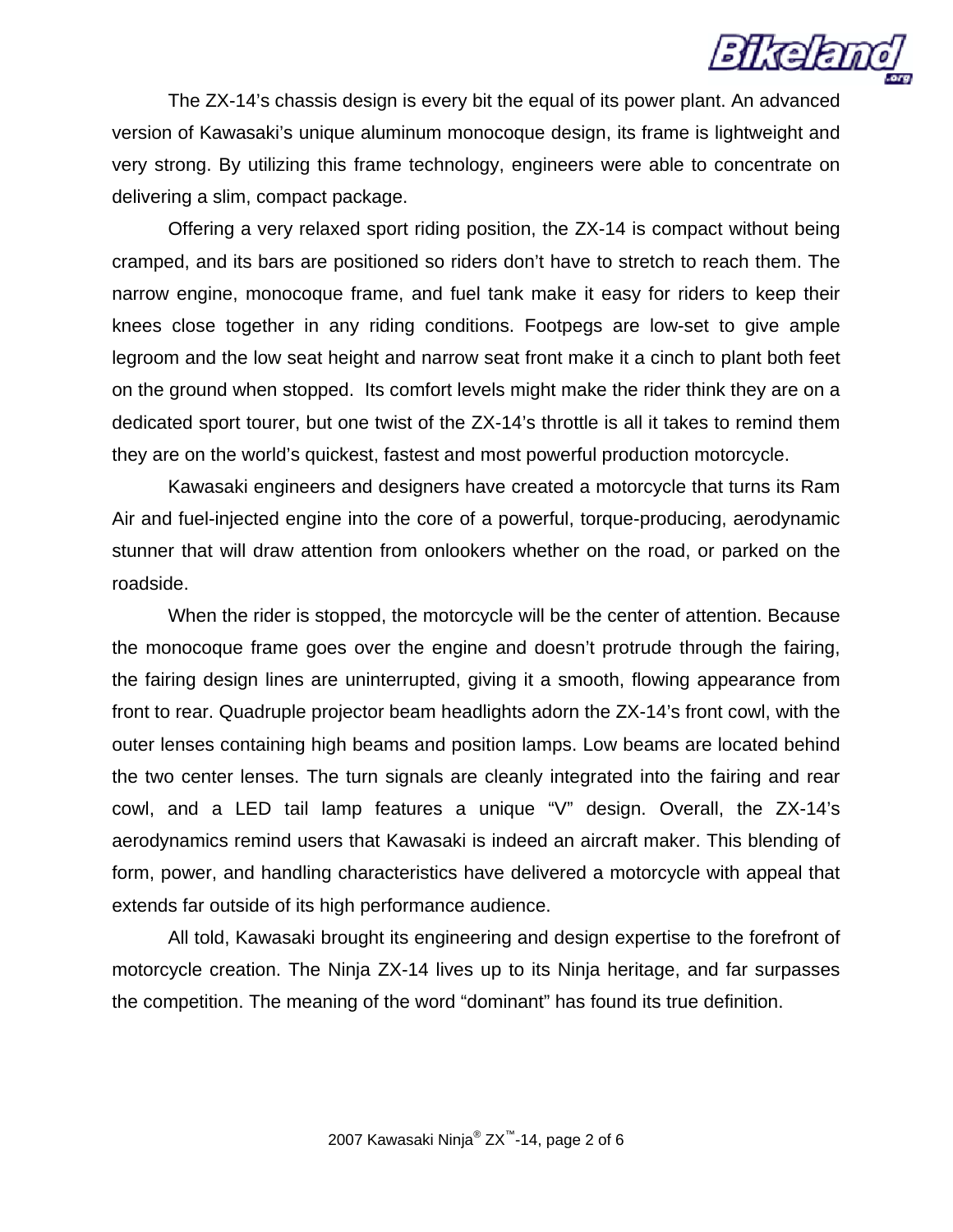

Kawasaki Motors Corp., U.S.A. (KMC) markets and distributes Kawasaki motorcycles, ATVs, personal watercraft and utility vehicles through a network of more than 1,500 independent retailers, with an additional 7,700 retailers specializing in power products and general purpose engines. KMC and its affiliates employ nearly 2,400 people in the United States, with 400 of them located at the Irvine, California headquarters.

Kawasaki's tagline, "Let the good times roll.  $\mathbb{M}$ ", is recognized worldwide and the brand has become synonymous with powerful, stylish motorcycles for over four decades. Information about Kawasaki's complete line of recreational products and Kawasaki affiliates can be found on the Internet at [www.kawasaki.com](http://64.79.171.206/exchange/j.ewert/Inbox/Supercross%20GP_xF8FF_Buckmaster%20Release.EML/1_multipart_xF8FF_3_Kawasaki-Buckmaster2.doc/C58EA28C-18C0-4a97-9AF2-036E93DDAFB3/www.kawasaki.com).

# # #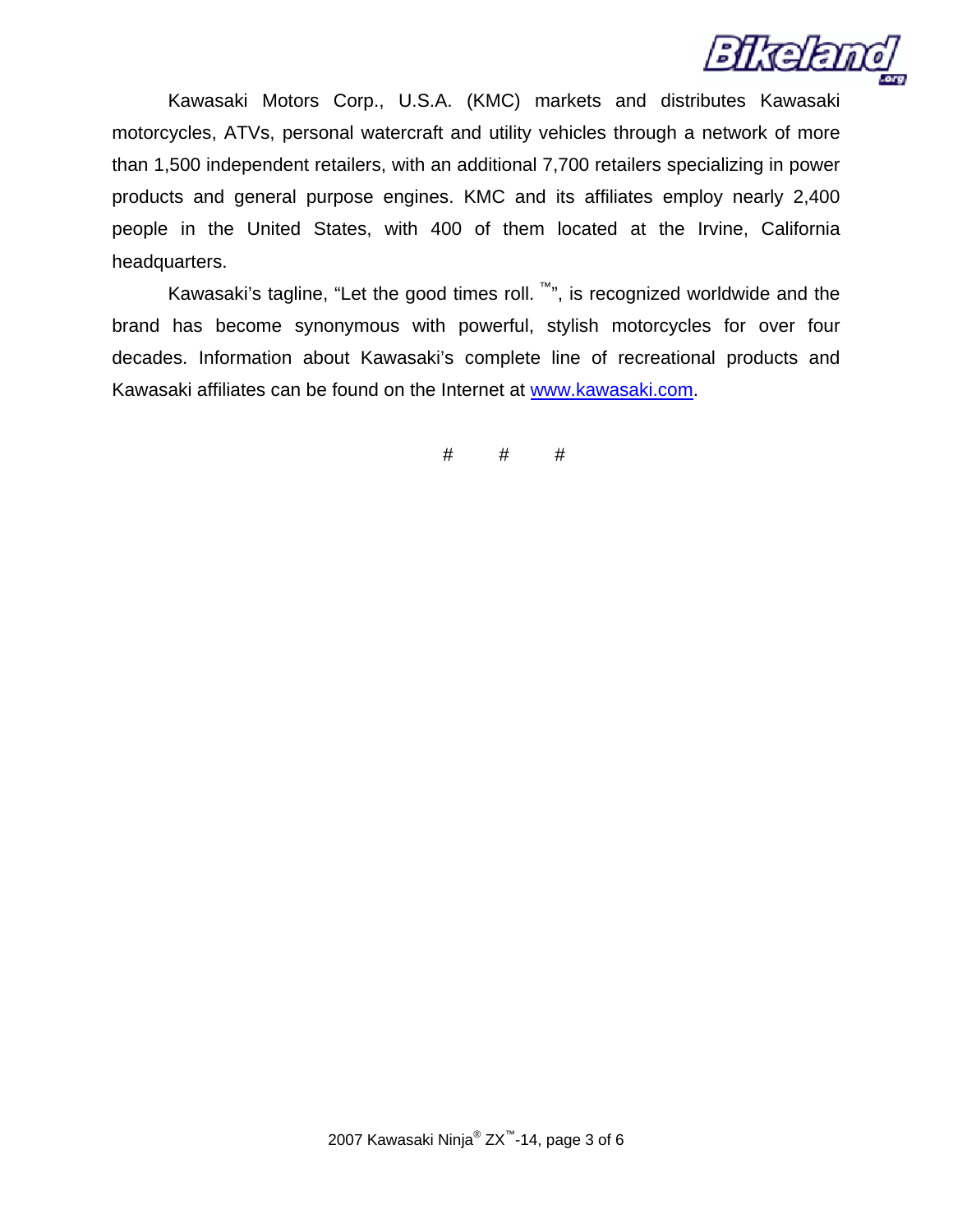



### **Features and Benefits**

### **Key Features:**

- − Distinctive Ninja® styling
- − Most powerful production Kawasaki motorcycle to date
- − Next generation monocoque aluminum frame
- − Comfortable riding position

### **1,352cc Four-Cylinder, DOHC Engine**

- − Tuned to provide smooth power across a very wide rev range while raising Kawasaki's legendary horsepower standards to a new level
- − Carefully planned engine design keeps it compact and narrow
- − Chrome composite plated aluminum cylinder bores are lightweight, durable, and quickly carry heat away from the combustion chamber and piston for supreme durability at high power outputs

### **Gear-Driven Dual Engine Balancers**

− Already in perfect primary balance, dual secondary balancers virtually eliminate unwanted vibrations for extremely smooth engine operation and rider support

### **Ram Air Induction**

- − Central Ram Air duct produces a straighter path to the airbox for maximum intake efficiency
- This system takes cooler, high-pressure air from in front of the fairing and guides it through the air cleaner and into the engine for maximum power output

### **Digital Fuel Injection**

- − 44mm Mikuni throttle bodies are fitted with sub-throttle valves that are controlled by the ECU to provide precise response and make DFI® performance smoother, with response similar to constant velocity carburetors
- − 32-bit electronic control unit works with dual throttle valve system to further enhance throttle response and control
- − A digital computer feeds the engine exactly the amount of fuel it needs for cleaner emissions and maximum fuel economy

### **Digital Ignition**

- − Digital Timing Advance enhances low-and mid-range power
- − Four individual spark plug-mounted ignition coils fire each spark plug independently to achieve the optimum timing for that cylinder at that instant
- − ECU includes an idle speed control system for easier starting and warm-up

### **Radial Pump Clutch Master Cylinder**

− Hydraulic clutch features a radial-pump clutch master cylinder for smooth and precise clutch engagement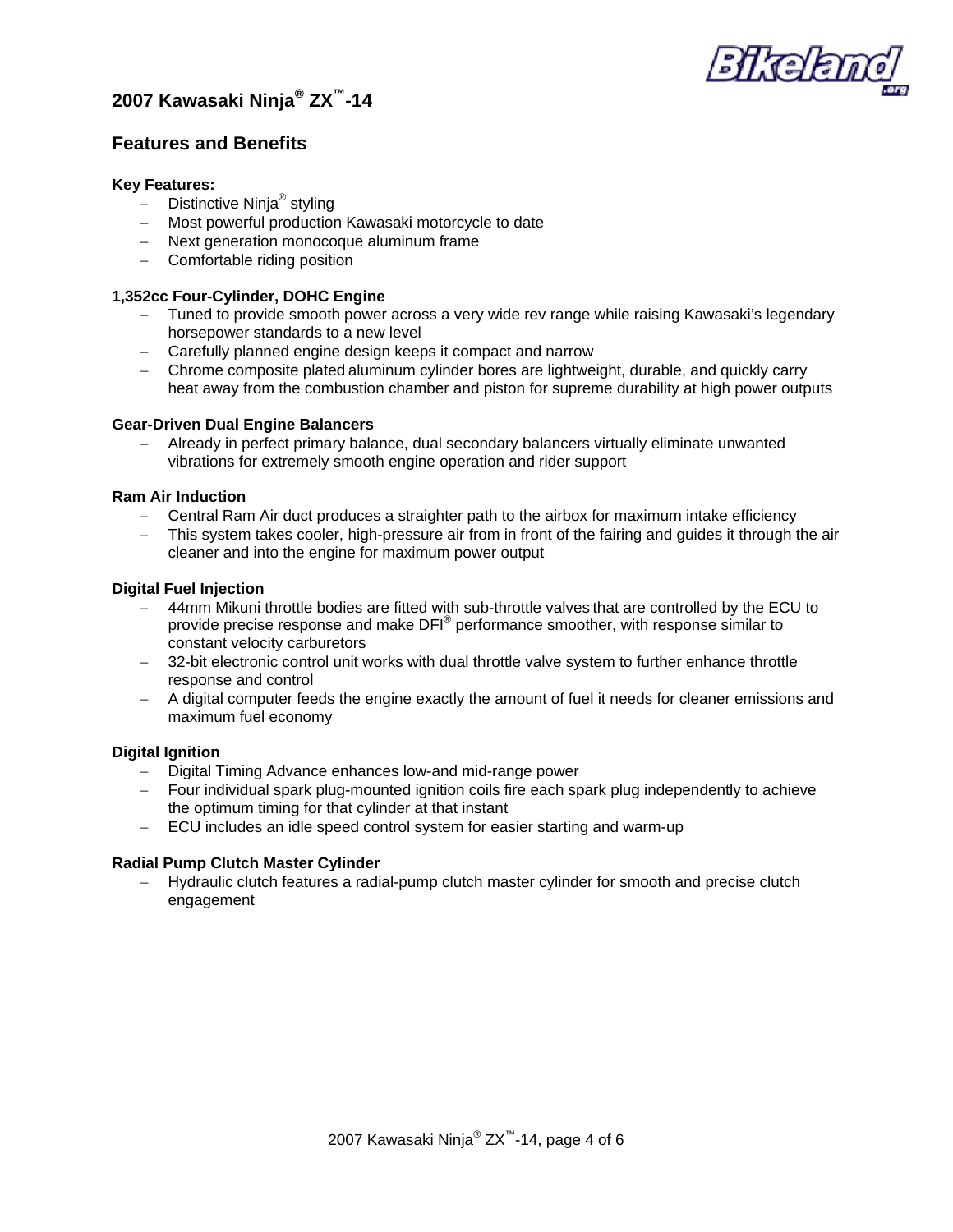

### **Next-Generation Monocoque Aluminum Frame**

- − Evolved from the ZX-12R, the frame is a hollow aluminum box that arches over the engine from the steering head to the swing arm pivot. It is narrow, strong, rigid and very light
- − Engine is rigidly mounted to increase the monocoque's torsional rigidity. Plus using the engine as a stressed frame member decreases the frame's weight by approximately four pounds
- − Engine positioned forward in the frame, wheelbase and front/rear weight balance were carefully designed to achieve high-speed stability and responsive handling
- Massive head pipe casting contributes to frame rigidity
- The monocoque section houses the air box and air filter in a space-saving design that actually simplifies air cleaner maintenance. Two screws hold a plate on the left side of the frame that allows air cleaner access
- The battery is also housed within the frame and has simple access through the back side of the frame
- − The steering head and swing arm pivot areas are cast aluminum for superior strength and rigidity

### **Inverted 43mm Cartridge Type Front Fork**

- Damping rates offer stiff initial action to resist front-end dive when braking
- Stepless damping adjustment improves suspension performance

### **Bottom-Link Uni-Trak<sup>®</sup> Rear Suspension**

- − Linkage rates provide linear suspension action
- The bottom-link design concentrates the weight lower in the chassis for a lower center of gravity, which makes the motorcycle more nimble

### **Radial Mounted Petal Front Disc Brakes**

- − Radial mounted four-piston front brake calipers. Instead of mounting the calipers with threaded tabs cast near the top of the caliper, the radial design utilizes integrated mounting points at both the top and bottom of the caliper, with the mounting bolts inserted through the rear of the caliper instead of the side/front. This makes the caliper more rigid, which improves brake feel over a wider range of operation
- − A separate brake pad is used for each piston. One large pad can deform with the heat generated by hard braking, resulting in a loss of brake feel at the lever. Individual pads provide increased cooling efficiency and can absorb more heat without deforming so they maintain consistent brake feel stop after stop
- − Petal design brake discs provide better cooling and warp resistance
- − Radial-pump front brake master cylinder improves brake performance and lever feel
- − Wheel rims feature center ribs which are slightly offset so tire balance weights can be located precisely along the wheel's centerline.

### **Wind Tunnel-Designed Bodywork**

- Since the monocoque frame goes over the engine the fairing is uninterrupted by protruding frame spars, adding to the extremely long and low styling. Both the front and rear turn signals are integrated into the bodywork and have clear lenses to enhance the appearance
- − Quadruple projector beam headlights give the ZX-14 a distinctive upper fairing. The outer lights contain position lamps and the high beams, while the low beams are in the center lamps
- − Lightweight Denso radiator with high-density cores provides maximum cooling efficiency

### **Full Instrumentation**

- − Dual analog speedometer and tachometer with white faces are easy to read
- − Multi-function LCD digital display includes an odometer, two trip meters, fuel gauge, gear position indicator and a clock
- − Programmable shift indicator lamp illuminates at pre-set rpm to signal rider upshift
- − Programmable clutch engagement lamp illuminates at pre-set rpm to signal the rider to engage the clutch
- − CAN (Controller Area Network) interface between the meter uses fewer wires while allowing a greater volume of information, such as estimated fuel mileage, to be exchanged